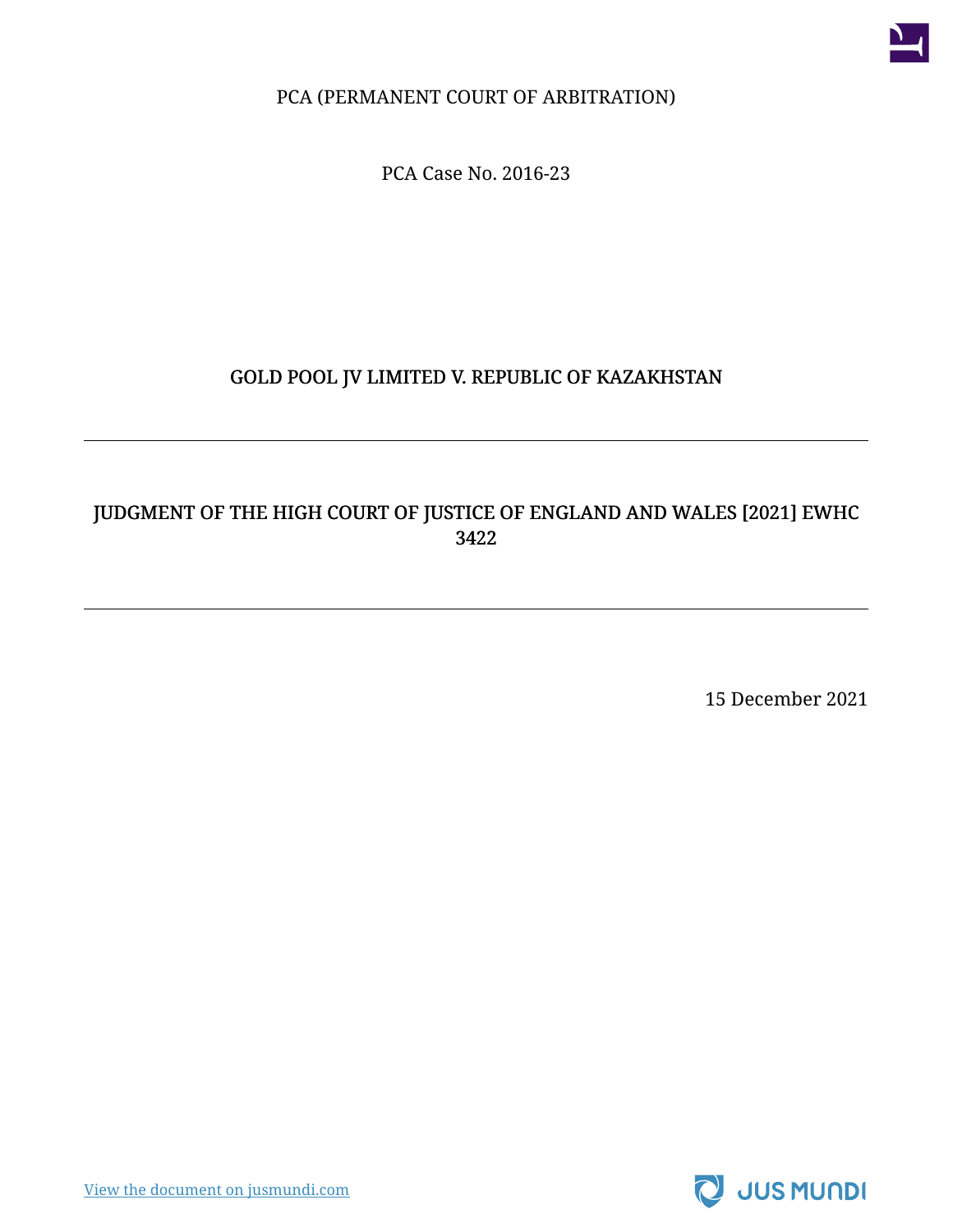#### Table of Contents

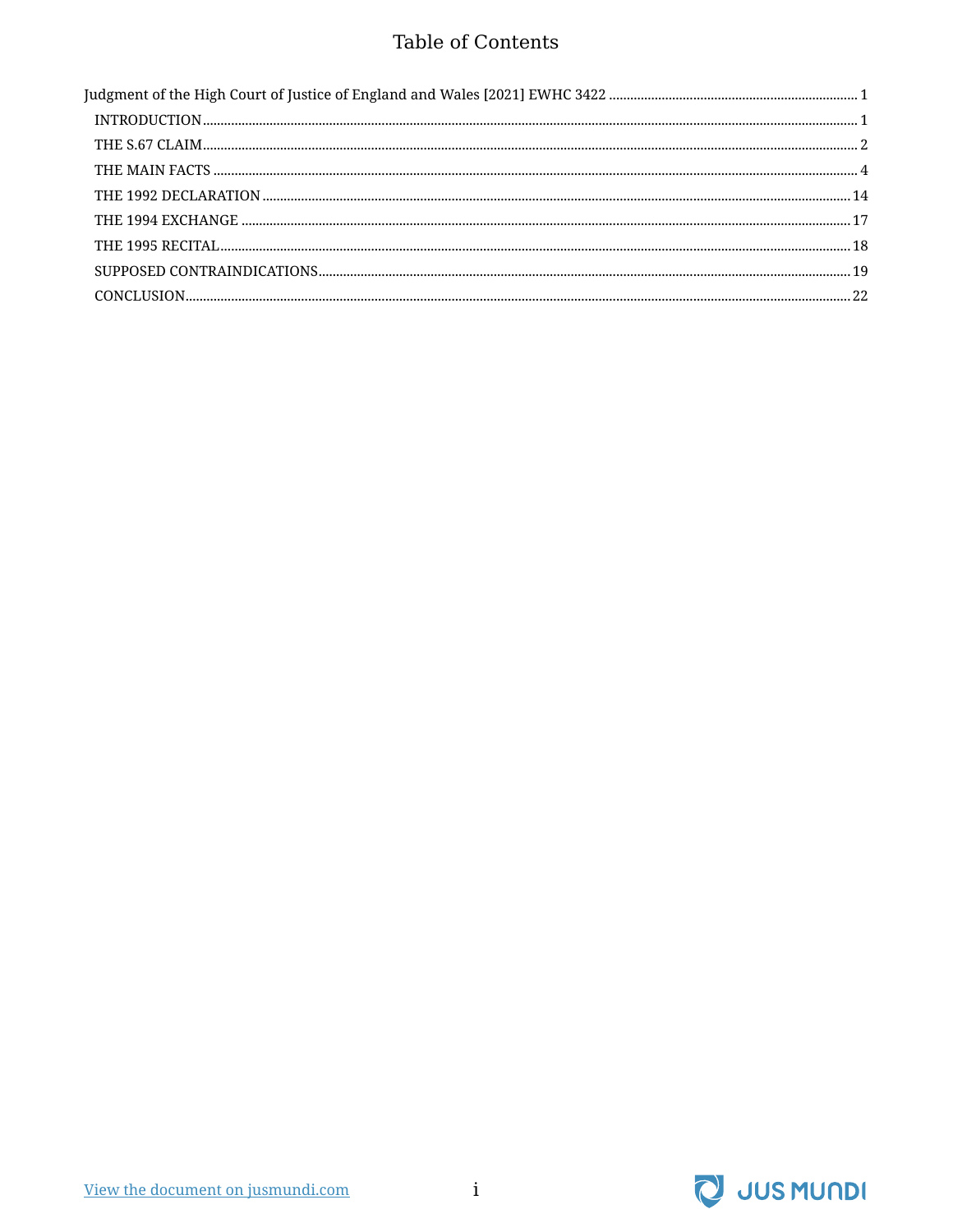# <span id="page-2-0"></span>Judgment of the High Court of Justice of England and Wales [2021] EWHC 3422

## <span id="page-2-1"></span>Introduction

- 1. This claim concerns an [Agreement for the Promotion and Reciprocal Protection of Investments](https://jusmundi.com/en/document/h/ajA4RHY2Mkl4VENYdVB1WFdxV1hJbmMwNzNCVUkvbXpibnlzTnhVOEphb0VVRHc5dVdXamVZamx0aFRIeW1rbFNkU1F6WDBkYUpyeVZDamthOUI4eGNaTHA5V1dLd0NVU2dVbHB5aW84ZGxHSzJIc2NKMEE5WDZwcWFjNFZWZ2xHcStoTnNkS2dvczU2MU1oek5UY0IzMGJscC81Zlh4R29FNFMxRjFZYy9sU2pkQW16ODhVbnFvTC9vUDdRWDF1eXkxb0pQdHlzL2xyK29Ydk9vMWoxNElObTlic2ZEc1VDbXArQ05wSFRXWWhXQ0JwU0NsdEx5WG96RHV3YkdIZkEvQ0ZicXdRdHZBK2VsRHZFRE4wZFV4V2t1Y3FzOVhMUUJoa0NiMGFwMlk9) [concluded between Canada and the USSR](https://jusmundi.com/en/document/h/ajA4RHY2Mkl4VENYdVB1WFdxV1hJbmMwNzNCVUkvbXpibnlzTnhVOEphb0VVRHc5dVdXamVZamx0aFRIeW1rbFNkU1F6WDBkYUpyeVZDamthOUI4eGNaTHA5V1dLd0NVU2dVbHB5aW84ZGxHSzJIc2NKMEE5WDZwcWFjNFZWZ2xHcStoTnNkS2dvczU2MU1oek5UY0IzMGJscC81Zlh4R29FNFMxRjFZYy9sU2pkQW16ODhVbnFvTC9vUDdRWDF1eXkxb0pQdHlzL2xyK29Ydk9vMWoxNElObTlic2ZEc1VDbXArQ05wSFRXWWhXQ0JwU0NsdEx5WG96RHV3YkdIZkEvQ0ZicXdRdHZBK2VsRHZFRE4wZFV4V2t1Y3FzOVhMUUJoa0NiMGFwMlk9) in Moscow on 20 November 1989 that entered into force on 27 June 1991 ("the FIPA").
- 2. The defendant ("Kazakhstan") came into being as part of the dissolution of the USSR as the successor state to the USSR in respect of the territory of the Soviet Socialist Republic of Kazakhstan, one of the USSR's member republics. It is common ground that Russia declared itself to be, and was accepted by the international community as, the continuation of the USSR for public international law purposes. So Kazakhstan was, and is, a successor to, but not the continuation of, the USSR.
- 3. The claimant ("Gold Pool") claims that in or about August 1997, it was deprived of a valuable investment in Kazakhstan causing it loss it has claimed can be quantified at over US\$900 million. Gold Pool says that the circumstances of the case entitle it to compensation from Kazakhstan if the FIPA was binding between Canada and Kazakhstan at the material time. It is common ground that: (1) Canada and Kazakhstan concluded no succession treaty in respect of the FIPA providing in terms for that result.

(2) As a successor state, Kazakhstan could have succeeded to the FIPA impliedly through words or conduct (often referred to in this field, not entirely helpfully, as a 'tacit' agreement). As Kazakhstan put it in the skeleton argument from Mr Malek QC, "A tacit agreement will exist where the successor state ... has indicated by words or conduct that it considers itself to have succeeded to <sup>a</sup> treaty of the predecessor state ... and the other state party to that treaty ... indicates by words or conduct that succession is accepted such that the Treaty is in force between them".

(3) There is no requirement as to form in respect of an implied succession agreement, but the parties must be ad idem.

4. The FIPA contained an arbitration agreement providing investors of either contracting state with a right to refer to arbitration, in accordance with the Arbitration Rules of the United Nations Commission on International Trade Law, any dispute with the other contracting state relating to the effects of a measure taken by that state on the management, use, enjoyment or disposal of qualifying investments. Gold Pool commenced arbitration against Kazakhstan in respect of its asserted investor protection claim in March 2016, purportedly pursuant to that arbitration agreement, upon the basis, as it alleged, that there had been an implied succession agreement between Canada and Kazakhstan in respect of the FIPA. By an [award dated 30 July 2020,](https://jusmundi.com/en/document/h/Njg4Y1JNUHcyN1lra3NQYlZqbTZkdFFTSVA1TjhRd2l1QnRjZUdUaCs2NGZsNnk5SWRwYzI0ckRlQksrSTUraXV3a0dTeU84LzBuNmcvTGxCZ3lwS0VqS3VLTHBsYi9IYU51RGgva0pDbklqMDlyd2JxUy9VaEt4d3o4dVVlUEtoNmZ4SDVVUXFwNm5rNld5ZlNUK1pnPT0=) the arbitrators found that they



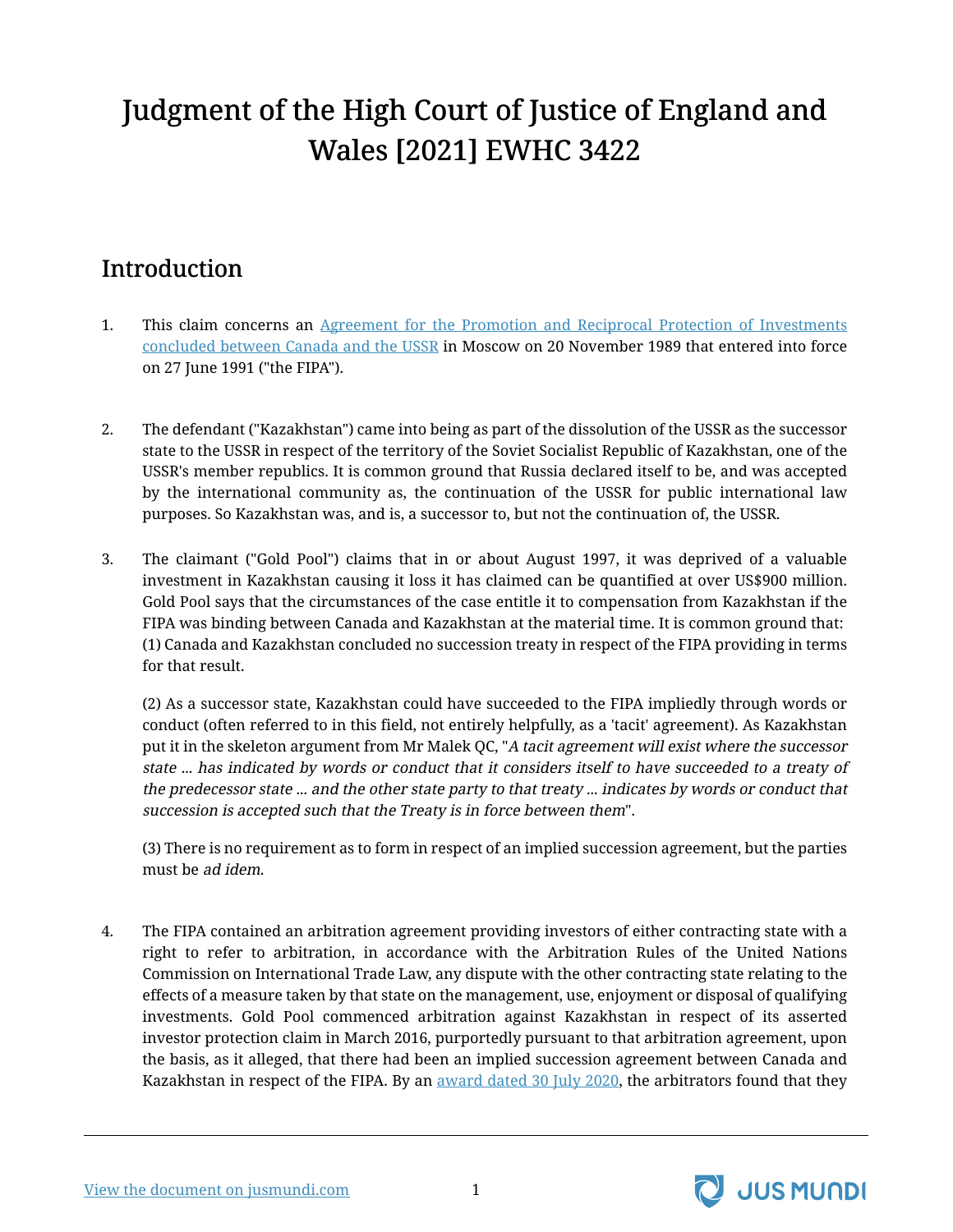lacked jurisdiction ratione voluntatis in respect of Gold Pool's claim because, in their view, Gold Pool had failed to establish any such agreement.

5. That award followed a full hearing of all issues as to jurisdiction and as to merits, without prejudice to the objection to jurisdiction, the arbitrators having refused an application by Kazakhstan to bifurcate the arbitral proceedings to deal with jurisdiction first and separately. By the award, the arbitrators declared that Kazakhstan did not succeed to the FIPA and that the FIPA was not in force between Canada and Kazakhstan at the date of the award, upheld Kazakhstan's objection to jurisdiction ratione voluntatis and declared that they had no jurisdiction to entertain Gold Pool's claim, ordered costs (and interest on costs) against Gold Pool, and formally rejected all other claims.

### <span id="page-3-0"></span>The s.67 Claim

- 6. By this claim, Gold Pool seeks the setting aside or variation of parts of the award under s.67 Arbitration Act 1996. At the start of the first day of the hearing, I directed that it should continue in public, reversing a direction I made on paper for it to be in private under the default rule of CPR 62.10(3)(b). The existence, nature and outcome before the arbitrators of the jurisdictional issue in the case is in the public domain, and the issue is of public interest. Neither party objected to sitting in public, and I concluded that it was in the interests of justice to do so. There will be no need to anonymise any part of this judgment in any report of it.
- 7. The nature of a s.67 claim, and the approach to be adopted by the court, requires no substantial elaboration on this occasion. It involves and requires a rehearing de novo by the court in which the arbitrators' conclusions have no legal or evidential weight. I agree with the explanation of the position in GPF GP Sàrl v Republic of Poland [\[2018\] EWHC 409 \(Comm\),](https://jusmundi.com/en/document/h/angyY04zYzNpeGdvaHFtcDFwMFVjbUNxb3RGSTRMa2JjTnVPd0kxYWxZNE9Ib2tqclJCaWpVemcyTzJrZkhpWUF2TTgzV3I0L2tXeUZTNVJXMUxUeE1GSTUyUVNOQlV4dnFFd3JXRGpyQ3JrZXpDL24vQkkwWThJcjdPaGV5ZkU0UERTNnF6MTZ4ekRUWURUTTllUjJUWThBYjllZTc3eWhZWnBOT2liWUVZPQ==) per Bryan J at [64] to [70]. It has been said that nonetheless the arbitrators' conclusions and reasons may be of interest rather more often than it has been explained why that might be so. For example, in [Dallah](https://jusmundi.com/en/document/h/dHNZdWpWVEhBWVdiOHlQZTY3bDRGM1VFVVB5NnV3SkxyR0trLzFycUZxOG5CKzZvK3pvOWZCc2RzUzNranM3bC9ZQnphTXk5amFIb250Y0FRZms3SWJvWksrQzVQQTlaYVNhUWxXZjN0MStTbmc2UTBpS0JtN1dpNmNGSVQ0YXJudHc5cklvb1Z0YnlROHVPSGNITFFlNWlpWm1UVXhZUlRLdEFhcjhJclR1QjlqOFROOW82OXhhdVFub3A2bmUvM0NtUS9MMmdKWjRGRllVSkZ2cmlVQ3RzazgvUXpxa1RidWxHaEhpL1ZZOGo0aEFMajdCMXJPb094ZG8xZkdPdUJEVDlac2pYVlArVmdZWXV3V2dIVWc9PQ==) Real Estate v Pakistan [\[2010\] UKSC 46 at \[160\],](https://jusmundi.com/en/document/h/dHNZdWpWVEhBWVdiOHlQZTY3bDRGM1VFVVB5NnV3SkxyR0trLzFycUZxOG5CKzZvK3pvOWZCc2RzUzNranM3bC9ZQnphTXk5amFIb250Y0FRZms3SWJvWksrQzVQQTlaYVNhUWxXZjN0MStTbmc2UTBpS0JtN1dpNmNGSVQ0YXJudHc5cklvb1Z0YnlROHVPSGNITFFlNWlpWm1UVXhZUlRLdEFhcjhJclR1QjlqOFROOW82OXhhdVFub3A2bmUvM0NtUS9MMmdKWjRGRllVSkZ2cmlVQ3RzazgvUXpxa1RidWxHaEhpL1ZZOGo0aEFMajdCMXJPb094ZG8xZkdPdUJEVDlac2pYVlArVmdZWXV3V2dIVWc9PQ==) Lord Saville (no less) said that "The findings of fact made by the arbitrators and their view of the law can in no sense bind the court, though of course the court may find it useful to see how the arbitrators dealt with the question" without explaining why a court might find it useful to look at conclusions that have neither legal nor evidential weight before it.
- 8. In Republic of Korea <sup>v</sup> Dayyani et al[, \[2019\] EWHC 3580 \(Comm\) at \[26\],](https://jusmundi.com/en/document/h/Ti9aQnVXSGZrelpkeE96cXcvSnBWaXpRaU81Y3ZCOXJpV3kzbWxUMnVNQ1NRd3RaSkFtYW1ETlpKWnllSFZ2c09Xc3Jnc1dZTWtNN1VVcGkzZ0pmTlg3dmt0ait6eEpUYUxsZzJ0Z1JuQy84TzNpelZEemg2OXJScXRqbUhpTkVOdmI1blZxVUVabnZZanJDZHQzQTBJT3lxMS9LM25JWlRBOGJNMGx0dDJCUHBUZ1huTXYzdFh1eGhpd3cwYTB1L2JWUUQyMEl5cUVqVTl1S3YzcWhMbno3dDM2U0JDY2VSbFAwNmtNc2xXTT0=) Butcher J said that "<sup>A</sup> challenge under section 67 proceeds by way of a de novo rehearing of the jurisdiction issue(s). The award of the arbitrators has no automatic legal or evidential weight. Nevertheless, and given that the arbitral tribunal has considered the same issues, the court will examine the award with care and interest. If and to the extent the reasoning is persuasive, then there is no reason why the court should not be persuaded by it." That idea needs to be applied with a degree of caution however as the court's task is to decide the case as presented to it by a party on the rehearing, as Bryan J explained in GPF v Poland [at \[70\].](https://jusmundi.com/en/document/h/angyY04zYzNpeGdvaHFtcDFwMFVjbUNxb3RGSTRMa2JjTnVPd0kxYWxZNE9Ib2tqclJCaWpVemcyTzJrZkhpWUF2TTgzV3I0L2tXeUZTNVJXMUxUeE1GSTUyUVNOQlV4dnFFd3JXRGpyQ3JrZXpDL24vQkkwWThJcjdPaGV5ZkU0UERTNnF6MTZ4ekRUWURUTTllUjJYVEZRa3ZFOWZxenF4RExRMElsMVFRPQ==) It should generally be for the parties to decide for themselves to what extent they each may wish to adopt any reasoning of the arbitrators as an argument of their own in court. In short, a s.67 claim does not operate by way of a review of the arbitrators' decision.



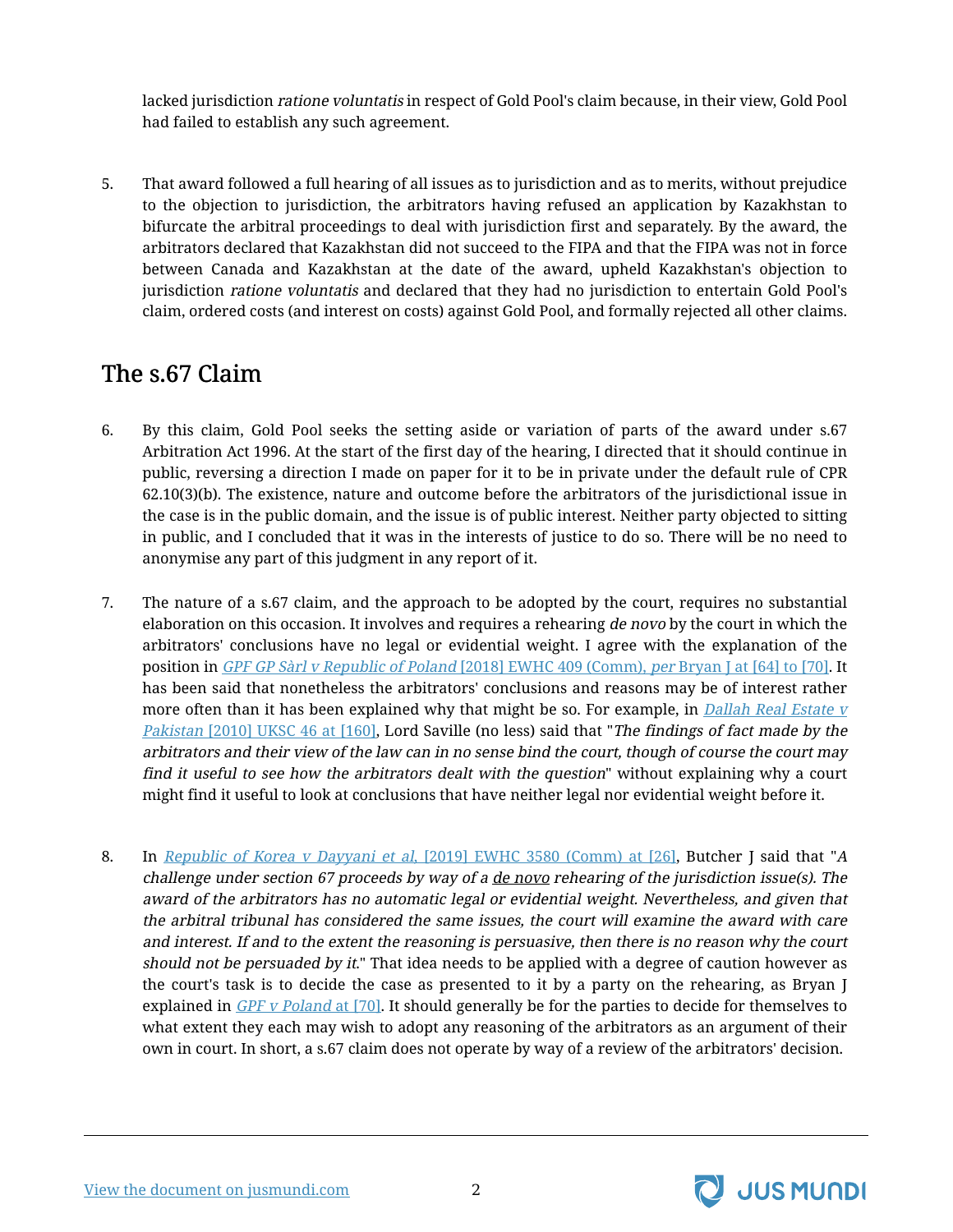- 9. In the present case, in fact the arbitrators formulated the applicable legal rule accurately in the award and both parties accept as much. The arbitrators stated the rule in these terms: "... States may agree to continue <sup>a</sup> pre-existing treaty relationship following the emergence of one of them as <sup>a</sup> new State and such agreement may be either explicit or tacit and may lack the ordinary formalities associated with the conclusion of <sup>a</sup> new treaty. ... whether this represents the formation of <sup>a</sup> new legal agreement between the States concerned, or constitutes an agreement confirming succession to an earlier agreement represent[s] fine shades of nuance, but in either view the existence of an agreement is paramount."
- 10. The question is whether, applying that rule to the facts, there was an implied succession agreement here. The case advanced by Gold Pool is a confined one that raises almost no disputed question of fact. Gold Pool claims that Canada and Kazakhstan impliedly agreed that Kazakhstan had succeeded to the FIPA such that it applied between them and bound them:

(1) by paragraph 3 of a Declaration of Economic Co-operation between Canada and Kazakhstan signed between the two countries at Alma-Ata on 10 July 1992 in English, French, Kazakh and Russian ("the 1992 Declaration");

#### Alternatively

(2) by Note 43/94 dated 13 April 1994 from the Canadian Embassy in Almaty to the Kazakhstan foreign ministry, unsigned but stamped by the Embassy, and the latter's signed reply dated 21 April 1994 although signed the previous day ("the 1994 Exchange");.

#### Alternatively

(3) by a recital referring to the FIPA in a Trade Agreement between the Government of Canada and the Government of the Republic of Kazakhstan, signed between the two governments at Ottawa on 29 March 1995 in English, French, Kazakh and Russian, all four texts being said to be equally authentic ("the 1995 Recital" and "the Trade Agreement").

- 11. Since the views of the arbitrators in the very case before the court have no legal or evidential weight, all the more so the views of arbitrators in a different case considering the same or a similar question between different parties. Another Canadian company, World Wide Minerals Limited, together with Paul A Carroll QC, brought an investor protection claim against Kazakhstan pursuant to the FIPA alleging, as does Gold Pool, an implied succession agreement by reference to the 1992 Declaration, the 1994 Exchange and the 1995 Recital. The arbitrators in that case decided that they did have jurisdiction on that basis.
- 12. An attempt by Kazakhstan to challenge that decision out of time under s.67 failed: <u>State [Party](https://jusmundi.com/en/document/h/bjZxNkx6dFBqTEJSalR1RGltNVErRmpYV2dHSFZnbENCV0tzV3EwWElPL0JwV1NTeCtCamJMWHY2TXpmblpzTmtvc25rOUlBbkowanVENy8vZTZVZkYxU3BHTHdnb25wYUVybUIvUUhiRkQyajRSazFTSnpwbiswTHpXbklzT2h2dWFUZzhUUldKRGlGaEZvSjZ5SFczaCtTMTN1dVJyS2FNc2lrU2VRaFF2SVJsakVzcWQydnAvZE5CcGZlWUNQbVA1MnJSb24vSkhTN1l4cnhOQVVTQT09) A v</u> Party B et al [\[2019\] EWCH 799 \(Comm\).](https://jusmundi.com/en/document/h/bjZxNkx6dFBqTEJSalR1RGltNVErRmpYV2dHSFZnbENCV0tzV3EwWElPL0JwV1NTeCtCamJMWHY2TXpmblpzTmtvc25rOUlBbkowanVENy8vZTZVZkYxU3BHTHdnb25wYUVybUIvUUhiRkQyajRSazFTSnpwbiswTHpXbklzT2h2dWFUZzhUUldKRGlGaEZvSjZ5SFczaCtTMTN1dVJyS2FNc2lrU2VRaFF2SVJsakVzcWQydnAvZE5CcGZlWUNQbVA1MnJSb24vSkhTN1l4cnhOQVVTQT09) It seems that the claim subsequently succeeded on the merits, although there was then a successful challenge under s.68 of the 1996 Act to the resulting damages award, with remission to the arbitrators, as it was held by the court that the arbitrators had awarded damages on a basis that Kazakhstan had not had a fair opportunity to address: [Republic of Kazakhstan v World Wide Minerals Limited et al](https://jusmundi.com/en/document/h/bjZxNkx6dFBqTEJSalR1RGltNVErRmpYV2dHSFZnbENCV0tzV3EwWElPL0JwV1NTeCtCamJMWHY2TXpmblpzTmtvc25rOUlBbkowanVENy8vZTZVZkYxU3BHTHdnb25wYUVybUIvUUhiRkQyajRSazFTSnpwbiswTHpXbklzT2h2dWFUZzhUUldKRGlGaEZvSjZ5SFc0cnFucTZpL0pCdWlVK2ppYzlJRk1XQ1BRS3FnR3cyS3Z4L1R6M3RIbnVjalNIcXl3Tkt0Q2tJLzkyQjBhcDQySzIyZDdmVU9rNktVc3ZDSTVVclNYRT0=) [2020] EWHC 3068 (Comm).
- 13. The award on jurisdiction in that case was considered by the arbitrators in this case, and referred



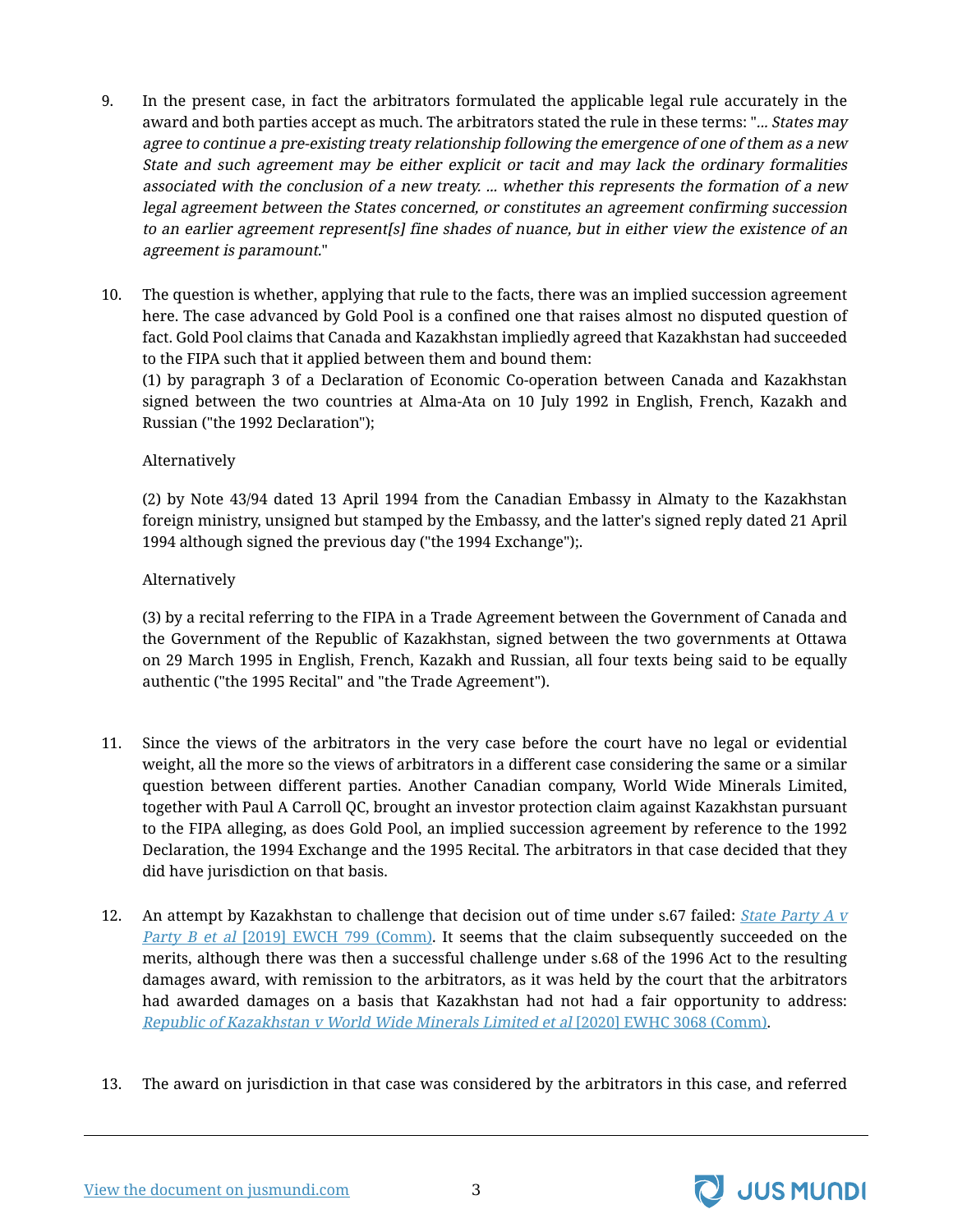to by the parties before me, especially by Gold Pool. Inasmuch as Mr Dunning QC chose to adopt passages of reasoning in that award in argument, they can be considered as such, i.e. as arguments of Gold Pool and nothing more. I found unhelpful submissions by Mr Dunning seeking to compare the experience and expertise of the two sets of arbitrators as if the awards were expert evidence on the question I have to decide and my task was or included a choice as to which expert opinion to prefer.

14. Certain materials from the World Wide Minerals case in addition to the award on jurisdiction were also in evidence before me. To the limited extent they, or for that matter parts of the award, provided hearsay evidence as to matters of fact, they were in principle admissible in this claim (leaving aside questions of relevance or weight) in respect of any fact-finding that might be required, but that is a different point and it does not make the evaluation of the issue by the arbitrators in that case, or the reasons they gave for their decision, admissible evidence in this claim as to whether on whatever facts have been proved there was an implied succession agreement as alleged by Gold Pool.

## <span id="page-5-0"></span>The Main Facts

- 15. For Gold Pool, Mr Dunning QC submitted, at all events as a primary argument, that an opinion or understanding on the part of Canada or Kazakhstan, uncommunicated to the other, as to whether Kazakhstan had succeeded to the FIPA, was of little or no weight in determining whether agreement to that effect had been reached, expressly or impliedly. I agree, but I would be more definite.
- 16. An uncommunicated opinion or understanding on either side is irrelevant in this case, because it concerns the meaning and effect of the express consensus ad idem contained in the 1992 Declaration, 1994 Exchange or the 1995 Recital respectively. This is not a case about whether it is properly to be inferred from evidence not itself evidence of an agreement that an agreement must have been reached. It is about the purport and effect of express, documentary accords.
- 17. The fact that Canada or Kazakhstan had a certain State understanding to the extent that were proved, which might be far from trivial – or the fact that an individual with some capacity to represent or act for Canada or Kazakhstan had a certain opinion, might make it more or less likely that Canada or Kazakhstan, or that individual, might have said or done something at a time when that understanding or opinion was held so as to make it relevant to a determination of a dispute about some such point or fact. However, the very limited element of factual dispute here does not involve any consideration of that kind.
- 18. With this account of the main facts therefore, I focus only on facts that were *inter partes* between Canada and Kazakhstan, or that were public acts or statements by either of them intended, looking at the matter objectively, for consumption by the other (it may be amongst many others too).
- 19. Mr Dunning QC also submitted, again at all events as his primary argument, and again I agree with his submission, that subsequent expressions of view inter partes as to the meaning or effect of the 1992 Declaration, or the 1994 Exchange or the 1995 Recital respectively, cannot influence or alter their true meaning and effect. An expression of view *inter partes* after one of them and before



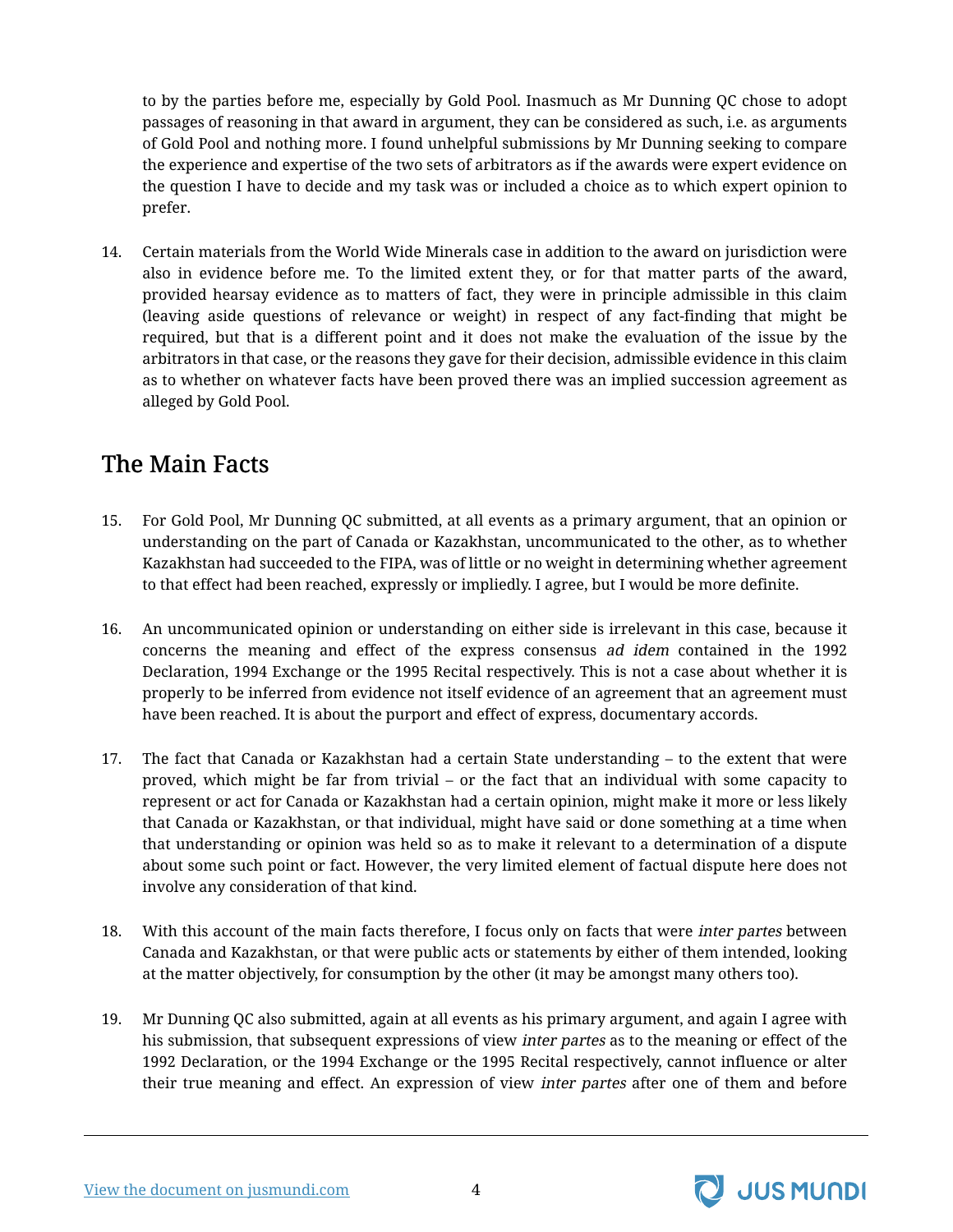another of them might be capable of influencing an objective understanding of the latter, but not the former, applying Mr Dunning's proposition here endorsed. No argument of estoppel arising after the fact as to the meaning of a prior agreement, if a doctrine of that kind would be known in this field, was advanced.

- 20. In setting out the main facts now, therefore, I take matters only as far as July 1996 when Kazakhstan ratified the trade agreement.
- 21. Taking matters chronologically, then, I start by identifying some Soviet era treaties other than the FIPA to which reference is made in some of the post-Soviet materials with which I am concerned: first, a Long Term Agreement Between the Government of Canada and the Government of the USSR to Facilitate Economic, Industrial, Scientific and Technical Co-operation signed in Ottawa on 14 July 1976 ("the 1976 Agreement"); second, an Agreement Between the Government of Canada and the Government of the USSR for the Avoidance of Double Taxation on Income signed in Moscow on 13 June 1985 ("1985 DTA").
- 22. As I noted at the outset, the FIPA was signed in Moscow on 20 November 1989 and came into force on 27 June 1991. It was thus a glasnost/perestrioka era treaty from President Gorbachev's time in power as the USSR took steps to move away from the Cold War and engage more with the West. On Canada's side, the evidence I have is that the FIPA was one of the first bilateral investment protection treaties concluded after Canada began negotiating such treaties for the first time in 1989. The other investor protection treaties resulting from that initial foray into the field by Canada were treaties with Argentina, Czechoslovakia, Hungary, Poland and Uruguay. History now tells us that as the FIPA was thus coming into force in the summer of 1991, the end of the USSR was nigh.
- 23. On 19 August 1991, several thousand soldiers, supported by tanks and armoured personnel carriers, were mobilised to Moscow in an attempt by hardliners to depose President Gorbachev. They failed and within three days the attempted coup had collapsed and President Gorbachev returned to Moscow. But his position, and potentially that of the USSR as a federal state, had been fatally weakened. A few days later President Gorbachev resigned and in the period that followed the USSR was dissolved. The pre-existing Soviet Socialist Republics declared their independence as new states and the three Baltic States resumed their earlier sovereignty, as did Russia. In particular, Kazakhstan proclaimed itself a sovereign state on 25 October 1991 and formally seceded from the USSR on 16 December 1991 when it declared its own independence.
- 24. In early December 1991, the then Presidents of Russia, Ukraine and Belarus met in the Belavezha forest in a final attempt to agree a new union treaty. The negotiations were unsuccessful, and in the absence of a new federal union treaty the three leaders decided to dissolve the USSR and create a new body, the Commonwealth of Independent States or "CIS".
- 25. The CIS was thus formally created by an Agreement establishing the Commonwealth of Independent States dated 8 December 1991 ("the CIS Agreement"). It was originally signed by those three originators – Russia, Ukraine and Belarus – and by a protocol dated 21 December 1991 ("the CIS Protocol") Kazakhstan, along with a number of other USSR successor states, agreed to be bound by it upon its ratification. In conjunction with the CIS Protocol, the parties to it also issued what has become known as the Alma-Ata Declaration, which set out a number of principles to which the signatories committed themselves.



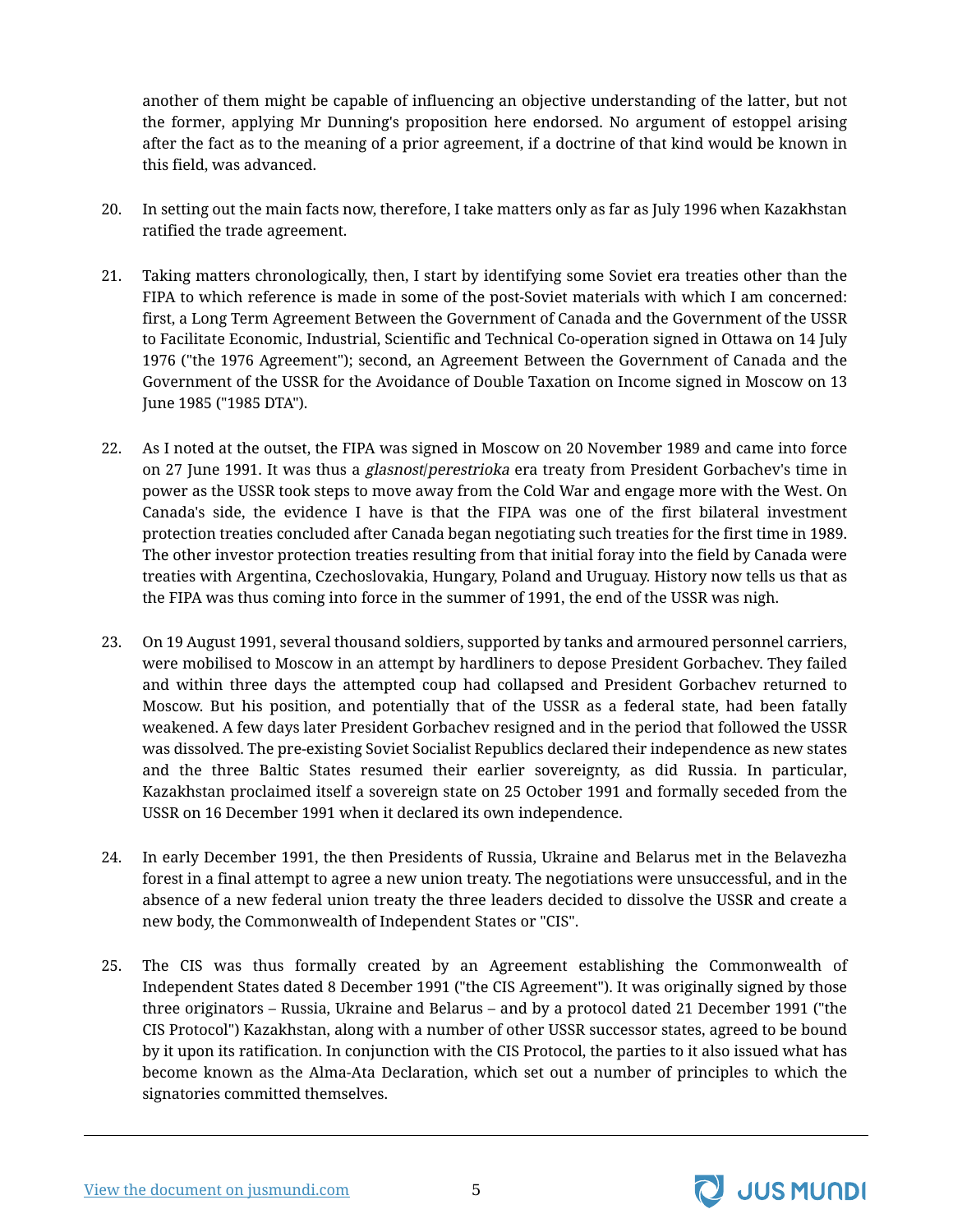- 26. Article 12 of the CIS Agreement stated that the contracting parties undertook to discharge the international obligations incumbent on them under treaties and agreements entered into by the former USSR. To similar effect, the Alma-Ata Declaration pronounced amongst other things that the states participating in the CIS guaranteed, in accordance with their constitutional procedures, the discharge of the international obligations deriving from treaties and agreements concluded by the former USSR. They undertook to each other by the Alma-Ata Declaration, as States participating in the CIS, to comply strictly with that principle.
- 27. Three months later, on 13 March 1992, the CIS member states concluded an Agreement on Principles of Tax Policy ("the CIS Tax Policy Agreement"). That agreement therefore was signed amongst others by Kazakhstan. Its Article 4 referred back to Article 12 of the CIS Agreement and stated: "In accordance with [Article 12 of the CIS agreement] the parties shall ensure the performance of treaties that were concluded earlier by the Union of Soviet Socialist Republics with foreign states for the avoidance of double taxation of income and property." Plainly, in the case of Kazakhstan, that would include the 1985 DTA with Canada.
- 28. At about this time, more specifically on 19 or 20 March 1992, Mr Ghani Kasimov, the chief foreign policy adviser to President Nazarbayev of Kazakhstan and himself a former deputy foreign minister, met with a Mr Quraishi, a representative of Canada's Department of External Affairs and International Trade. Mr Kasimov was assessed by Canada, so far as I can see reasonably so at the time, as being the real power in Kazakhstan so far as concerned its nascent foreign policy as a new independent state.
- 29. At his meeting with Mr Quraishi, Mr Kasimov was recorded in a reporting cable sent to Canadian diplomats a few days later as having discussed with Mr Quraishi what were expressed to be Canada's concerns in respect of Kazakh foreign policy which had been set out in a then recent letter from Canadian Prime Minister Mulroney to President Nazarbayev that had apparently landed on Mr Kasimov's desk for consideration. Mr Kasimov is recorded as having sought to reassure the Canadian representatives that Kazakhstan was "intent on honouring all international commitments inherited from the USSR including agreements on human rights, debt and nuclear weapons".
- 30. It will be no surprise, given the historical context of the end of the Cold War, that matters concerning nuclear weaponry were at the forefront of all international concerns and their dialogue with the succession States of the USSR in the early months of the collapse of the union, but plainly the reassurance was not limited to those particular and significant concerns.
- 31. At the same time, on 20 March 1992, the Council of the Heads of State of the members of the CIS issued a Decision ("the CIS Council Decision"), which was therefore signed, amongst others, by Kazakhstan, which stated, amongst other things: "Having reviewed a series of issues relating to succession with respect to treaties of mutual interest ... the heads of state have decided: (1) to acknowledge that all Member States of the Commonwealth of Independent States are successors to the rights and obligations of the former USSR …".
- 32. A few months later, on 6 July 1992, the CIS States, again including Kazakhstan, concluded a Memorandum on Mutual Understanding on the issue of legal succession in respect of the treaties of the former USSR having mutual interest ("the Moscow Memorandum"). Without reviewing here the terms of the Moscow Memorandum in detail, it may be said that it envisaged the possibility under

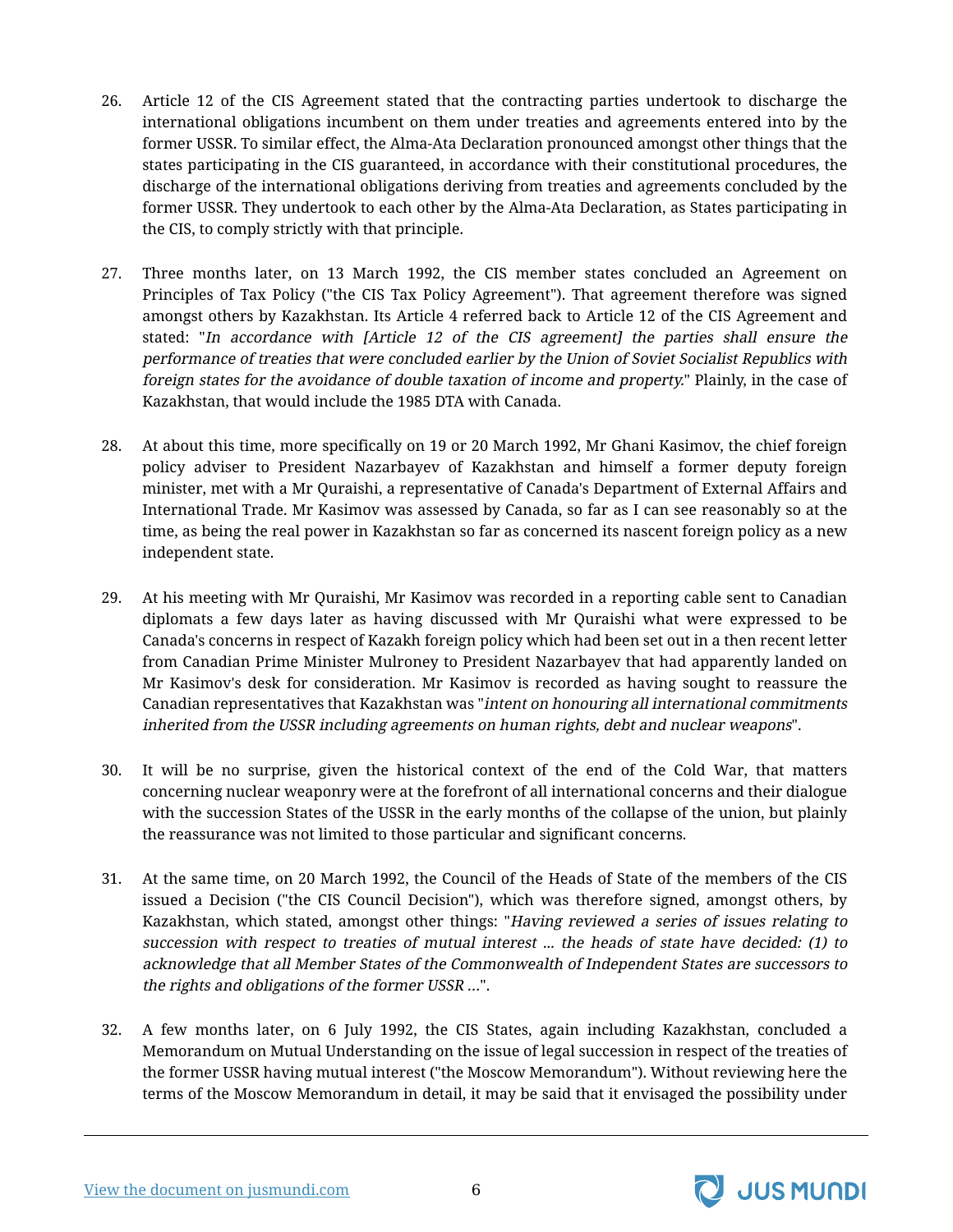public international law of succession by the successor states to the USSR to both multilateral and bilateral treaties entered into by the former USSR, and was otherwise unspecific as to methods by which any such succession would, in the case of any given successor state, or any given treaty, be achieved or implemented if desired.

33. That brings me to the 1992 Declaration concluded on 10 July 1992. It was signed for Canada by Mr Michael Wilson, Minister for International Trade, and for Kazakhstan by Mr Syzdyk Abishev, Minister of Foreign Economic Relations. It provided, inter alia, as follows:

"Canada and Kazakhstan, inspired by the traditional links of economic co-operation which exist between them, and persuaded that market-based free enterprise forms the basis for greater prosperity, declare that:

1. Canada and Kazakhstan will seek to begin negotiations on <sup>a</sup> more modern bilateral agreement on economic co-operation by 1 January 1993 with <sup>a</sup> view to replacing the [1976 Agreement]. This agreement will create more appropriate conditions for the development of economic co-operation between Canada and Kazakhstan, taking into account the new realities which have appeared.

2. The two countries recognise that economic restructuring and progress towards <sup>a</sup> market-based economy in Kazakhstan is creating expanded opportunities for business co-operation. Kazakhstan's increasing role in international economic institutions dedicated to <sup>a</sup> more open global trading system and liberalised investment regime is also acknowledged ...

3. Confident that <sup>a</sup> liberalised market-based system enhances the efficiency of national economies, Canada welcomes the ongoing transition of Kazakhstan towards <sup>a</sup> market economy. Both countries are conscious of the already substantial level of trade and economic co-operation between them. The two countries are resolved to facilitate sustained efforts to consolidate, develop and diversify their economic co-operation in accordance with [the FIPA] and [the 1985 DTA].

4. Canada and Kazakhstan also recognise the broader and more diversified links between their respective business communities are of increasing interest. Greater efforts will be made to optimise contacts between government agencies, public institutions, enterprises and industry associations such as the Canada-Kazakhstan Business Council. The two countries are resolved to promote the activities of their respective business sectors in furthering joint endeavours. ...

…

6. Canada and Kazakhstan will undertake to promote trade and investment missions, commercial exhibitions and seminars, exchange of commercial and technological marketing information, business and institutional linkages and other initiatives which bring together potential partners. ...

..."

34. Continuing at this stage just the chronology of the main facts, in January 1993 Kazakhstan adopted a transitional constitution, Article 7 of which provided that: "International treaties of the USSR shall apply in the Republic of Kazakhstan to the extent they do not contradict this Constitution, laws and international treaties of the Republic of Kazakhstan. Contradictory provisions of said treaties shall become null and void as provided by Republic of Kazakhstan law."



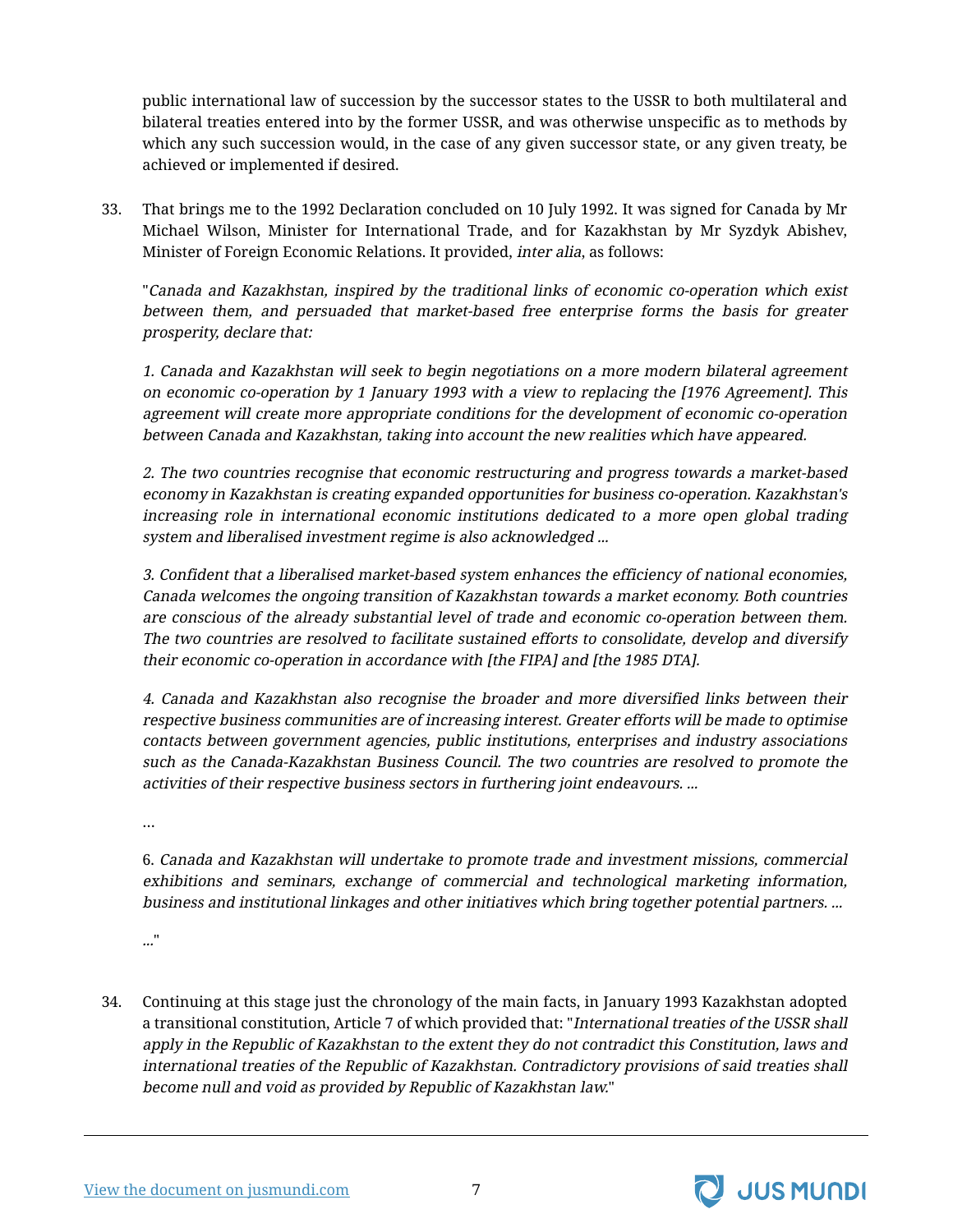- 35. By then, that is by early 1993, Canada and Kazakhstan were in the early stages of negotiating what eventually became the Trade Agreement in 1995, and a joint Declaration on Principles of Mutual Relations eventually executed along with the Trade Agreement on 29 March 1995 ("the Mutual Relations Declaration").
- 36. In December 1992, Canadian officials in Alma-Ata met Ms Gulnara Sattarova, the Chief of the Legal and Treaty Department of the Kazakhstan Ministry of Foreign Economic Relations, to discuss the draft Trade Agreement as it then stood. The Canadian participants promptly reported to Canada from the Embassy in Moscow, with a summary of the key points of the discussion with Ms Sattarova. That note included the following: "FORMER AGREEMENTS WITH USSR: GS [i.e. Ms Sattarova] SAID THEY DID NOT WANT REFERENCE TO PREVIOUS AGREEMENTS CONCLUDED WITH USSR, PREAMBULE [sic.] SHOULD RATHER MAKE REFERENCE TO DECLARATION ON ECONOMIC CO-OPERATION SIGNED DURING MIN WILSON VISIT IN JULY [i.e. the 1992 Declaration]. WHEN WE EXPLAINED THAT REFERENCE TO PAST AGREEMENTS IN OUR DRAFT WAS BASED ON SUCCESSOR OBLIGATIONS, E.G. REGARDING INVESTMENT PROTECTION, MADE EXPLICIT IN [the 1992 Declaration], SHE INTIMATED KAZAKHSTAN WOULD PREFER TO START NEGOTIATING NEW AGREEMENT ON INVESTMENT

PROTECTION (POINT WHICH MFA [i.e. the Ministry of Foreign Affairs] HAD MADE EARLIER TO US) AND NOT HAVE REFERENCE TO FORMER AGREEMENT IN TRADE AGREEMENT. FORMER AGREEMENT WITH USSR WAS OBSOLETE AND DID NOT TAKE INTO ACCOUNT NEW INDEPENDENCE OF KAZAKHSTAN."

- 37. Ms Sattarova, in a witness statement provided to the arbitrators in this case, attempted to add what Mr Dunning QC in my judgment rightly characterised as a subjective and very belated gloss to this note by claiming that she "could not have meant that the [FIPA] continued to be in force and had merely become outdated". Her evidence indeed went on to claim an ability almost 25 years later to recall more precisely that what she had said was that: "In order to have bilateral guarantees of investment protection between Kazakhstan and Canada it was necessary to conclude <sup>a</sup> new bilateral investment agreement because the former Canadian agreement with the USSR was not applicable to Kazakhstan upon the gaining of independence by Kazakhstan."
- 38. In my judgment it is highly improbable, to the point of fanciful, to suppose that Ms Sattarova might be able to recollect so many years after the fact so precisely what she said during the conversation, and Canada's contemporary note of it is far more likely to be an accurate record of the gist of what she said. That said, as it seems to me, what she is recorded by way of gist to have said might have been intended to convey that the FIPA was not in force and a fresh treaty was required if there was to be bilateral investment protection of the sort provided by such a treaty. Equally though, as it seems to me, the gist as recorded was capable of being understood as conveying no more than that the treaty concluded during the existence of the USSR would, in Kazakhstan's view, need to be updated and replaced, but nonetheless would be regarded as applicable in the meantime.
- 39. In response it would seem to Ms Sattarova's comments at the December 1992 meeting, as reported by the Canadian officials at the Moscow embassy, on 26 January 1993, the Deputy Director, Central and Eastern Europe Trade Development Division of Canada's Ministry of External Affairs and International Trade, circulated a memo seeking comments on an attached draft telex to Moscow intended to form the basis for further discussions with Kazakh representatives. The draft telex

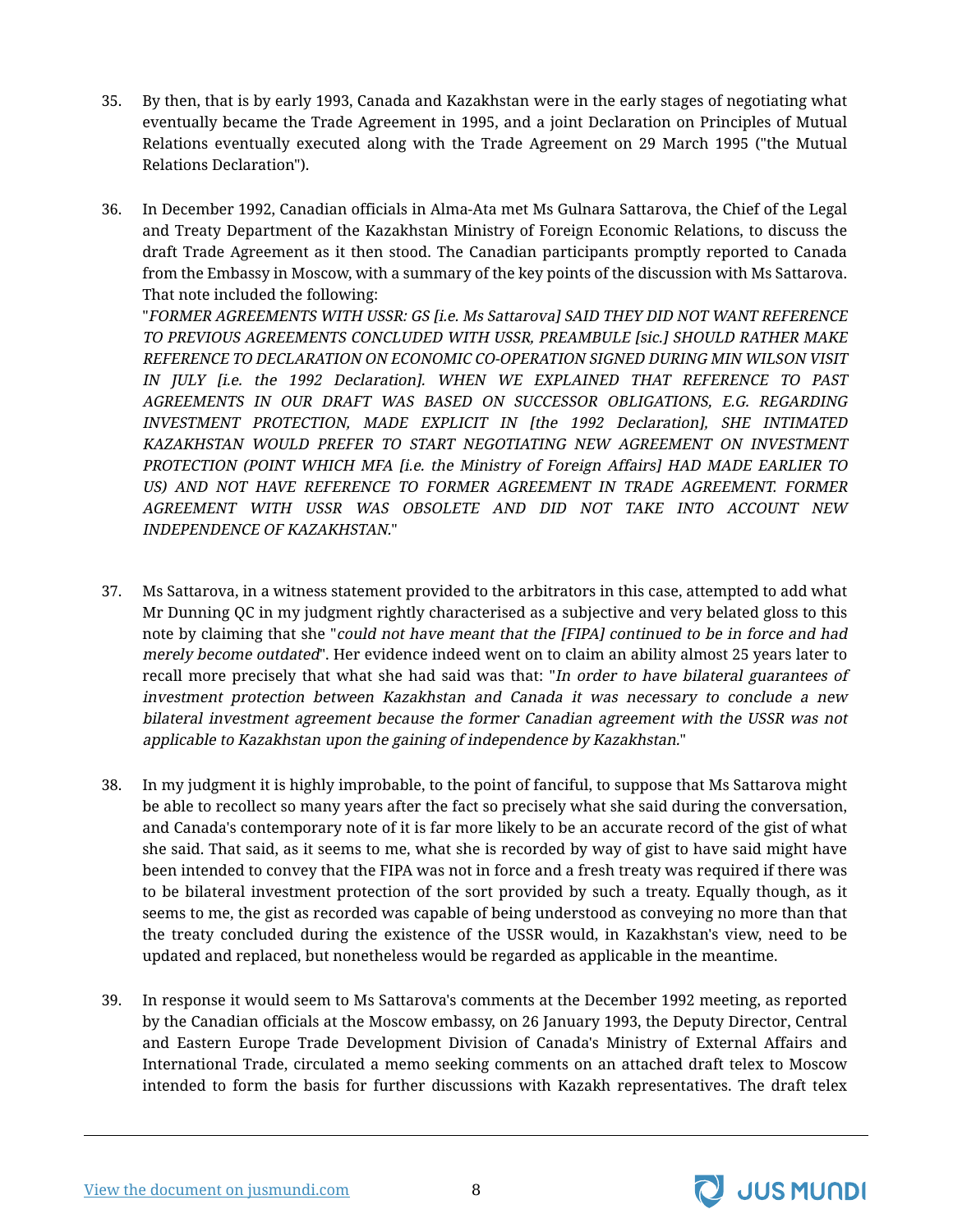#### included the following quote:

"REFERENCES TO FORMER AGREEMENTS WITH THE USSR IN THE PREAMBLE AND ELSEWHERE IN THE AGREEMENT REFLECT CONTINUITY AND ARE IN LINE WITH THE ALMA-ATA DECLARATION OF DEC91 WHERE KAZAKHSTAN AND OTHER FSU STATES COMMITTED THEMSELVES TO RESPECT INTERNATIONAL OBLIGATIONS OF THE USSR. KAZAKHSTAN IS A SUCCESSOR STATE AND THESE REFERENCES DEMONSTRATE KAZAKH COMMITMENTS TO UPHOLD EXISTING OBLIGATIONS. IT IS FAR PREFERABLE FOR BUSINESS DEVELOPMENT BETWEEN OUR TWO COUNTRIES THAT KAZAKHSTAN MAINTAIN ITS COMMITMENTS UNDER THE AGREEMENTS SUCH AS [the FIPA] AND [the 1985 DTA]

IF, HOWEVER, KAZAKH IS INTENT ON REMOVING USSR REFERENCES FROM PREAMBLE, WE WOULD REQUIRE A CLEAR UNEQUIVOCAL WRITTEN STATEMENT THAT KAZAKHSTAN WAS BOUND AND CONTINUES TO BE BOUND BY THE REFERENCED TRADE AND ECONOMIC AGREEMENTS SIGNED BY THE USSR. THIS STATEMENT WOULD NOT NEED TO BE CONTAINED IN THE AGREEMENT."

- 40. Mr Dunning QC submitted that, given the references to agreements in the plural, and specifically to both the FIPA and the DTA, in the context of a discussion of the preambles as they then stood in the draft for what became the Trade Agreement, I should find by inference that the draft, as it stood at that time, indeed referenced, presumably in similar or equivalent terms, both of those treaties; that is to say, both the FIPA and the 1985 DTA. In my judgment, that is a fair inference and I do make that finding. It is reinforced by the proposition in fact agreed between the parties that, in the Trade Agreement as ultimately concluded in March 1995, the 1985 DTA was not merely omitted, but reference to it in a prior draft had at some stage been removed.
- 41. On 1 February 1993, the Director of the Economic and Trade Law Division provided comments on the draft telex to Moscow. The two paragraphs I quoted were redrafted by the director to read as follows:

"WE DO NOT AGREE WITH KAZAKHSTAN'S SUGGESTION OF REMOVING REFERENCES IN DRAFT AGREEMENT TO TREATIES BETWEEN CANADA AND THE FSU AND REASONS FOR REQUESTS ARE UNCLEAR. GRATEFUL YOU SEEK CLARIFICATION ON THIS POINT AND CONFIRM WITH KAZAKHSTAN THAT IT CONTINUES TO BE BOUND BY TREATIES AND AGREEMENTS BETWEEN CANADA AND FSU. FOR YOUR INFO, IN THE ALMA-ATA DECLARATION OF DECEMBER 1991, FSU SUCCESSOR STATES AGREED TO RESPECT THE FSU'S INTERNATIONAL OBLIGATIONS IN ACCORDANCE WITH THEIR CONSTITUTIONAL PROCEDURES.

...

WE CAN AGREE TO REMOVE REFERENCES TO CANADA-FSU TREATIES IN PREAMBLE ONLY IF WE RECEIVE A CLEAR AND UNEQUIVOCAL WRITTEN STATEMENT FROM KAZAKHSTAN THAT IT IS BOUND AND CONTINUES TO BE BOUND BY THESE AGREEMENTS ... THIS STATEMENT NEED NOT BE CONTAINED IN THE AGREEMENT.

...

GRATEFUL YOU SEEK KAZAKHSTAN'S ASSURANCES THAT IT CONSIDERS ITSELF BOUND TO IMPLEMENT THE UNDERTAKINGS GIVEN TO CANADA IN THE [FIPA]".

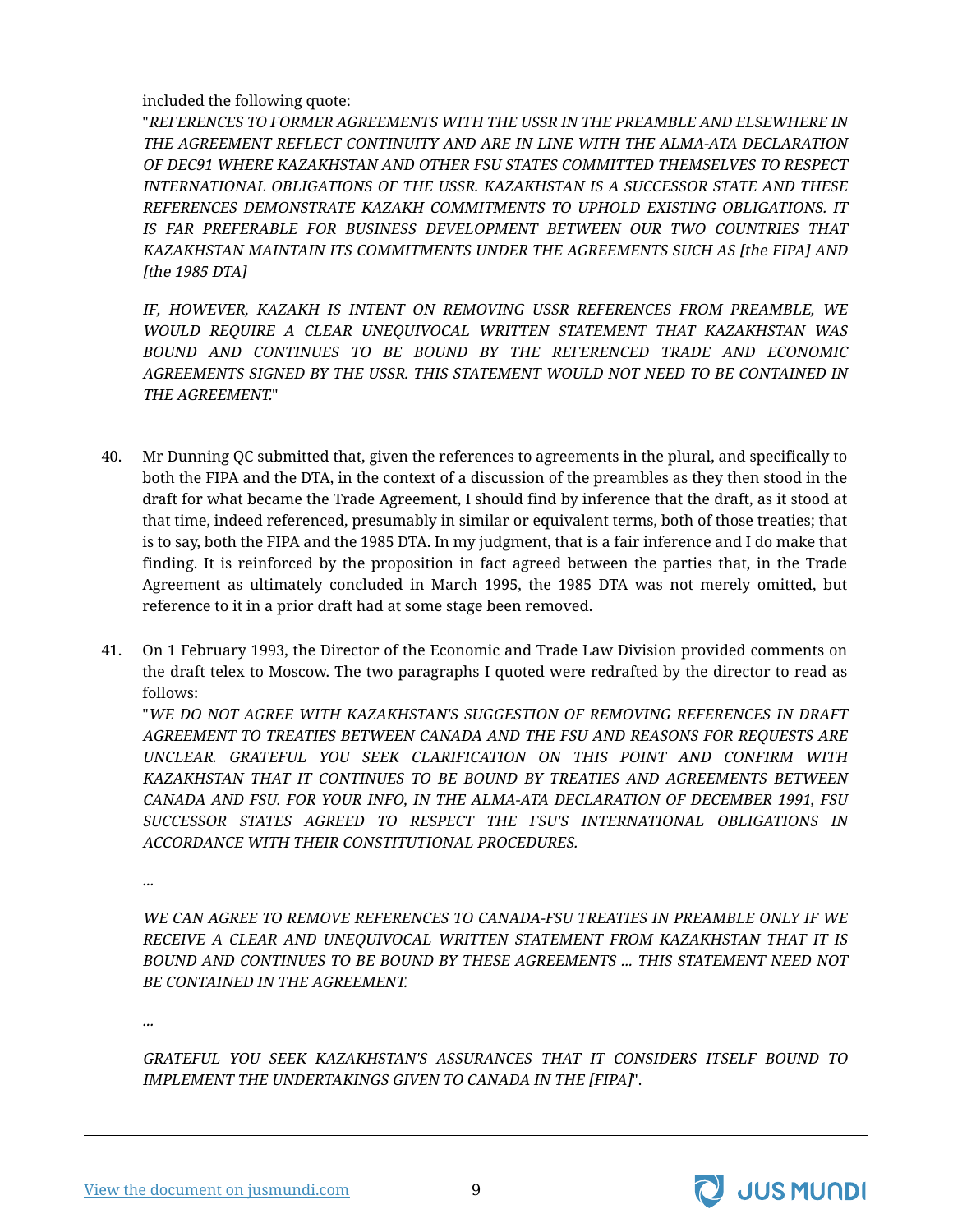- 42. Mr Dunning QC invited the inference, as a matter he suggested of overwhelming inherent probability, that although a message as ultimately sent by way of instruction for any next round of negotiations has not been located, instructions along the lines of those indicated in those drafts for the telex to Moscow will have been sent. It seems to me again that that is a fair inference to draw, although going beyond that, to seek to make any finding as to what exactly was then said, when, and what response was made by Kazakhstan, at any next round of negotiations by reference to those instructions would become an exercise in speculation.
- 43. So far as the chronology of main events is concerned, I move on over a year to April 1994. Early that month Kazakhstan's then Deputy Minister of Foreign Affairs, Mr Gizzatov, met with the Canadian Chargé d'Affaires, Mr Michael Vujnovich. In a diary entry made by Mr Gizzatov that has only emerged within the process of document retrieval within the litigation quite recently, Mr Gizzatov recorded himself as having emphasised that Kazakhstan would like to sign the Trade Agreement and the Mutual Relations Declaration in the course of what was then a proposed visit of Prime Minister Tereshchenko of Kazakhstan to Canada.
- 44. Towards the end of the diary note, Mr Gizzatov records that he was asked for a comment or opinion concerning the status of former treaties as entered into between the USSR and Canada, and that he had responded that: "now they do not have legal force as the USSR as a state no longer exists and besides it had <sup>a</sup> planned economy. While Kazakhstan is transitioning to <sup>a</sup> market economy, its draft treaties and agreements reflect these realities."
- 45. At this time, as indicated by that diary note, advanced drafts appear to have been in existence for the Mutual Relations Declaration. They, however, included an express statement as to treaty succession to opposite effect to the view thus apparently expressed by Mr Gizzatov. Thus, a draft of the Declaration was circulated within the Canadian Department of Foreign Affairs and International Trade on 28 March 1994 for comment. Paragraph 13 of that draft said: "Taking into consideration the fact that Kazakhstan is <sup>a</sup> successor state of the former Soviet Union, the parties agree that international treaties which have been concluded between the union of Soviet socialist republics and Canada remain in force until different provisions are made". Internally still, on 14 April 1994, the Trade Law Department provided comments on that draft. Their comment on draft paragraph 13 was: "Canada takes the position that under international law <sup>a</sup> successor state is bound by agreements and treaties entered into by the former state. Thus, Kazakhstan, as <sup>a</sup> successor state to the USSR, is bound by treaties entered into by Canada and the USSR. Accordingly you may wish to discuss with *JLAB*/Fraser whether paragraph 13 is necessary." To the extent that that expressed a view internally, it would seem, that succession might occur automatically by some operation of public international law upon the fact of Kazakhstan becoming an established successor state, and although not instructed to concede the incorrectness of that proposition, Mr Dunning QC has pursued no claim based upon any such possible contention.
- 46. There is no evidence that I have seen as to whether a Canadian draft including that paragraph 13, or the particular draft there being discussed, found its way to Kazakhstan. However, it is clear that at about this time a Kazakh draft had gone to Canada, and indeed had done so by about the time of Mr Gizzatov's comment, paragraph 9 of which Kazakh draft provided that: "International treaties which had been concluded between the USSR and Canada remain in force until the sides make different provisions."



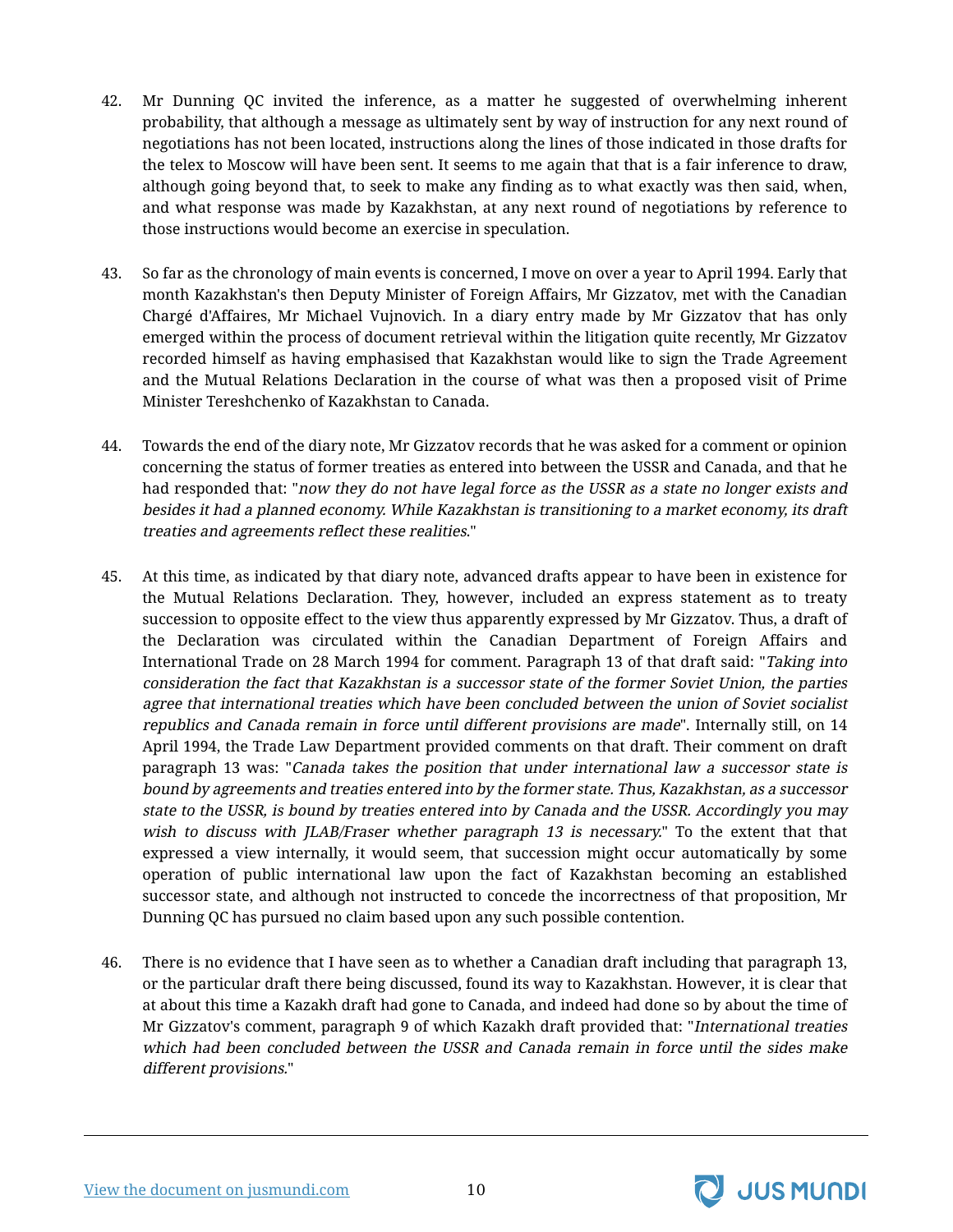47. That, then, was the context for the 1994 Exchange: Mr Gizzatov's comment in his meeting with the Canadian Chargé d'Affaires, on the one hand; what Kazakhstan was apparently indicating its position to be, through the draft Mutual Relations Declaration, on the other hand. The Canadian Embassy to Kazakhstan therefore presented Note 43/94, dated 13 April 1994, to the Kazakh Foreign Ministry. It said: "...

The Ministry of Foreign Affairs of Canada would also be grateful for <sup>a</sup> clarification of the statement that all previous agreements relating to the former Soviet Union are now null and void [I infer, <sup>a</sup> reference to Mr Gizzatov's statement]. This appears to be at variance with paragraph 9 of the Kazakhstan draft declaration on principles of mutual relations which states: 'International treaties which had been concluded between the USSR and Canada remain in force until the sides make different provisions'."

- 48. The Kazakh ministry of affairs replied by its note dated 21 April 1994 in the following terms: "The Ministry confirms the provision in paragraph 9 of the draft declaration on principles of mutual relations between the Republic of Kazakhstan and Canada, as it is stated in the draft which was transmitted to the Canadian side for consideration. That said, the Kazakhstani side would like to inform of its intention to commence the revision of the early operating treaties between the USSR and Canada and to enter into new treaties of a bilateral basis."
- 49. Interrupting the chronological account of the facts, to dispose of one particular point along the way, it was suggested in his written skeleton argument by Mr Dunning QC that the 1994 Exchange was an example of an Exchange of Notes which is "... in modern times the most frequently used device for formally recording the agreement of two governments on all kinds of transactions" and a "very convenient and flexible instrument for treaty makers", as it is put by I Roberts in Satow's Diplomatic Practice (7th Edition) 2016, at paragraphs 33.16 and 33.17 (see also Oppenheim's International Law (9th Edition) 1992, at paragraphs 586 and 601 for a discussion). In my judgment, not so.
- 50. I agree with Mr Malek QC, not only because of, although reinforced by, examples that are in evidence of an Exchange of Notes such as is there described, that what is described in Satow and Oppenheim is, in truth, a formal, express treaty-making mechanism, albeit one that is recognised internationally as involving different, in a sense lesser, formalities than a fully-fledged formal treaty typically requiring subsequent contracting party ratifications. The 1994 Exchange, whatever it is or is not, is not an Exchange of Notes, such as would then have been immediately recognised as, and in all probability registered in Canada's registry of treaties as, a new formal treaty.
- 51. Returning to the chronology, a second diary note of Mr Gizzatov has relatively recently been retrieved dated 1 September 1994. It is his record of a discussion he had with a Mr J P Armstrong, described in the diary entry as a Counsellor at the Canadian Embassy in Moscow. The note indicates that Mr Gizzatov was asked about the progress of economic reforms in Kazakhstan, and historically a most interesting dialogue appears to have ensued. Passing over those elements, the conversation as noted by Mr Gizzatov moved on to the fact that Kazakhstan had forwarded drafts for new treaties or bilateral agreements, co-operation agreements, with Canada for its consideration, including what would become the Trade Agreement and the Mutual Relations Declaration, and (it seems) early drafts for what might become new bilateral treaties on the promotion and protection of investments



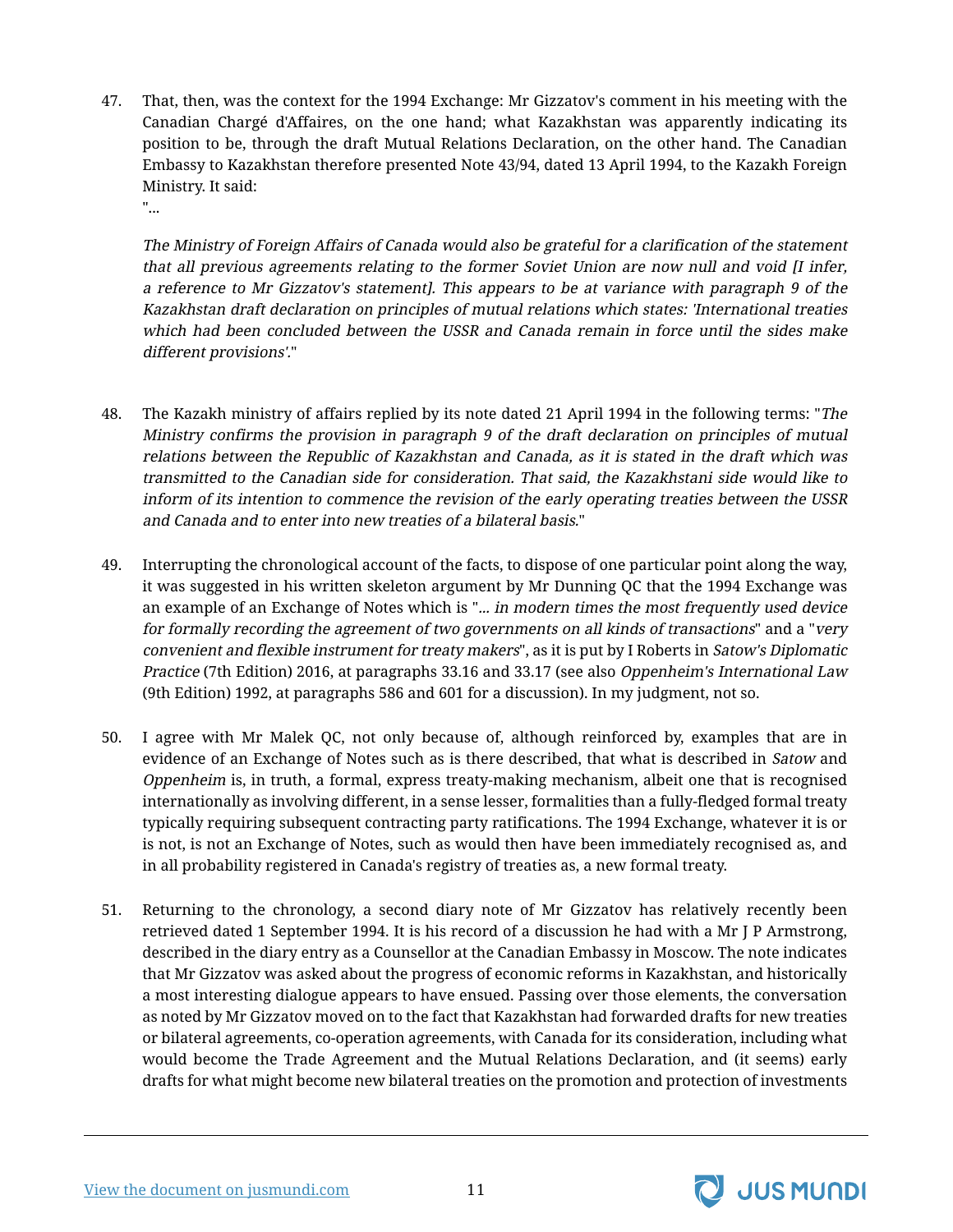and on the avoidance of double taxation.

- 52. Mr Gizzatov records himself as having commented that: "At the present time many Canadian companies are doing business in Kazakhstan and it is necessary to legally set the framework of their activities for businessmen for which the latter two documents [that is <sup>a</sup> new investment protection treaty and <sup>a</sup> new double taxation agreement] are quite important. We are not insisting on signing these documents by the Canadian side, but would not like that the Prime Minister's visit turns out to be a touristic trip."
- 53. On 3 November 1994, the Supreme Council of the Republic of Kazakhstan adopted a Resolution ("the 1994 Resolution"), having reviewed the question of the possible application in the territory of Kazakhstan of double taxation agreements concluded between the USSR and other states, in the following terms:

"To terminate effective from 1 January 1995 the application in the territory the Republic of Kazakhstan the conventions on the avoidance of doubling taxation in respect of income and capital that had been signed on behalf of the government of the former USSR with governments of the other states."

- 54. A copy of that Resolution was presented formally by Kazakhstan to Canada, by way of a diplomatic note, on 1 December 1994. The note provided no covering explanation or comment.
- 55. That brings me to March 1995, when the Trade Agreement and the Mutual Relations Declaration were signed, as I noted at the outset, in Ottawa, on 29 March 1995. The Trade Agreement included preambular reference to the 1992 Declaration, the 1976 Agreement and the FIPA, but not the 1985 DTA. Thus the suggestion or request intimated by Ms Sattarova back in December 1992 not to include such preambular references either never came as a formal negotiating request, or was not prefaced. There is no record that I have seen in the evidence of how exactly that was dealt with in the negotiating process.
- 56. As to the Mutual Relations Declaration, as finally executed it did not include anything similar to paragraph 9 of the Kazakh draft that had been equivalent to paragraph 13 of at least one Canadian draft to which I referred from around a year earlier in April 1994. Again, there is no basis in evidence that I have for any finding one way or the other as to exactly when or why that provision was not retained, let alone what, if anything, was said *inter partes* as to its removal.
- 57. Mr Malek QC in that regard submits, by reference to some evidence that at about the time of the 1994 Exchange or shortly thereafter there was internally in Kazakhstan a review of the draft, that the likelihood is that the paragraph was removed at that stage on the basis that the Kazakhstan side was unwilling to commit to it. In my judgment, that is speculative, as is Mr Dunning QC's submission that I could make a positive finding by inference that reference to the 1985 DTA was removed on the agreed basis that the 1994 Exchange had provided sufficient reassurance and confirmation of the position.
- 58. The preambular references in the trade agreement were in these terms: "TAKING INTO CONSIDERATION the Declaration on Economic Co-operation between Canada and



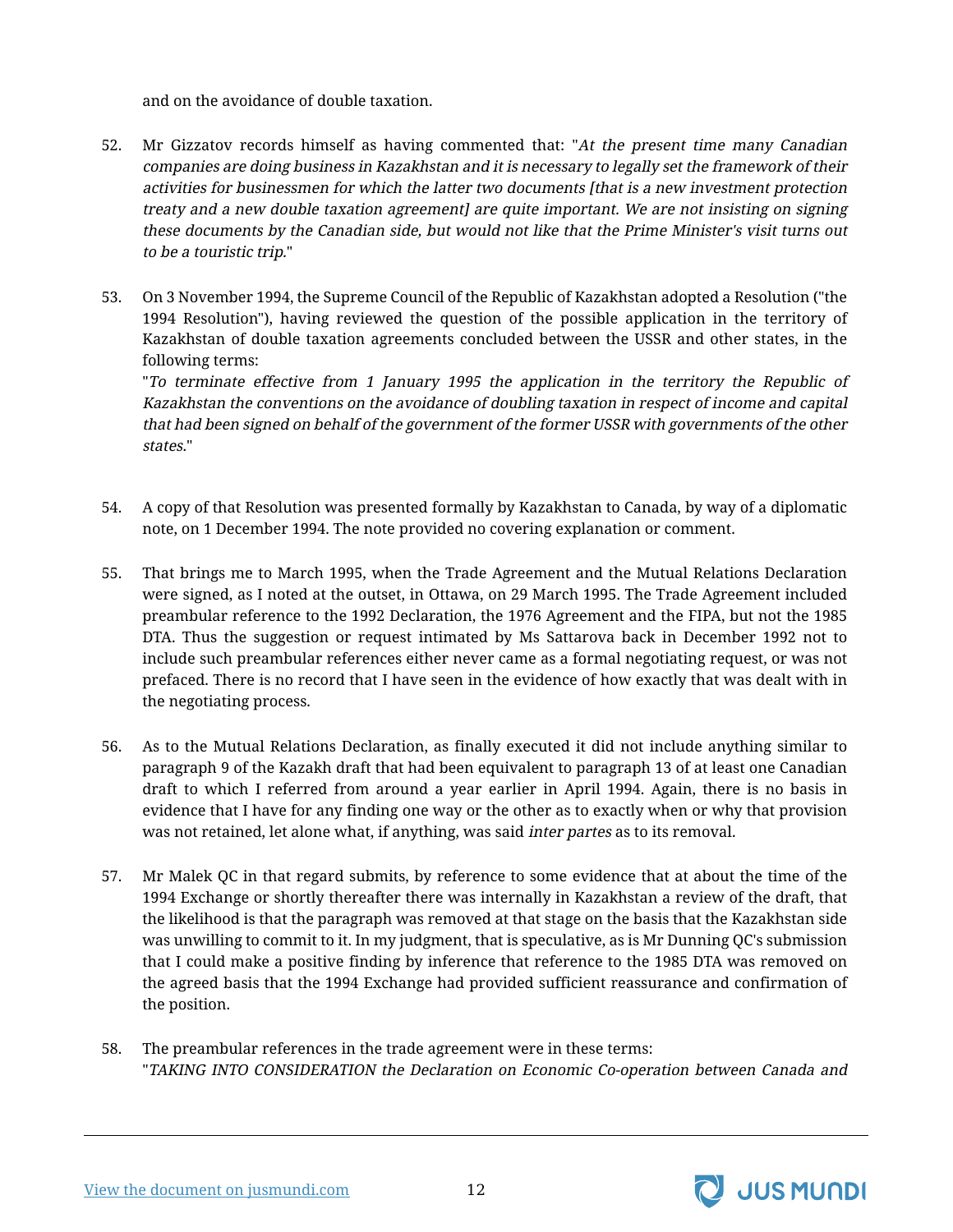the Republic of Kazakhstan of July 10, 1992 [i.e. the 1992 Declaration];

[TAKING INTO ACCOUNT] the Long Term Agreement to Facilitate Economic, Industrial, Scientific and Technical Co-operation of July 14, 1976, and the Agreement for the Promotion and Reciprocal Protection of Investments of November 20, 1989 [i.e. the 1976 Agreement and the FIPA]".

- 59. Whilst quoting from the Trade Agreement, Mr Dunning QC also placed reliance on a provision right at the end, Article XVII.4, which was in these terms: "Except as expressly provided herein, nothing in this Agreement overrides or modifies agreements already in force between the parties."
- 60. I should explain that I have rendered the preambular reference to the 1976 Agreement and the FIPA as commencing with the turn of phrase "TAKING INTO ACCOUNT". In fact, the English authoritative text says "REFERRING TO". However, it is common ground that in the equally authoritative Kazakh text the word used is more properly or more accurately translated as 'taking into account'. I shall come back to that in relation to the submissions that the parties make about the 1995 Recital. I render it the way I do because one upshot of the oral argument in relation to those submissions was a fair acceptance by Mr Malek QC that the claim made can and should properly stand or fall on the basis of construing the meaning and effect of the 1995 Recital, reading the English used, "REFERRING TO", as intended to have the same sense as the Kazakh, that is to say, as "TAKING INTO" ACCOUNT".
- 61. There was also signed in Ottawa on that occasion, 29 March 1995, a Memorandum of Intent in these simple terms:

"(1) Pursuant to discussions conducted between officials of our two countries, the government of Canada and the government of the Republic of Kazakhstan intend to begin negotiations and to conclude on an ad referendum basis:

(i) <sup>a</sup> convention for the avoidance of double taxation and prevention of fiscal evasion with respect to taxes on income and capital; and

(ii) an agreement for the promotion and protection of investment.

(2) It is the intention of the government of Canada and the government of the Republic of Kazakhstan to pursue negotiations in an expeditious manner with <sup>a</sup> view to signing the agreements at an early opportunity."

- 62. Internal Kazakh documents from February and early June 1995 make it tolerably clear that those responsible for implementing the 1994 Resolution in Kazakhstan took the view that Kazakhstan had succeeded by agreement to the 1985 DTA so that: (a) implementing the 1994 Resolution in respect of Canada would require the 1985 DTA to be terminated; and (b) that, in turn, would require steps to be taken in accordance with its termination provision, Article XXIII.
- 63. There is no evidence that that internal analysis or understanding was shared with Canada. However, the action proposed by it, namely termination of the 1985 DTA in accordance with its terms, treating it thereby as having been in force the while, was duly taken by Note 18/812, signed and dated 26 May 1995, from the Kazakh Ministry of Foreign Affairs to the Canadian Embassy, by

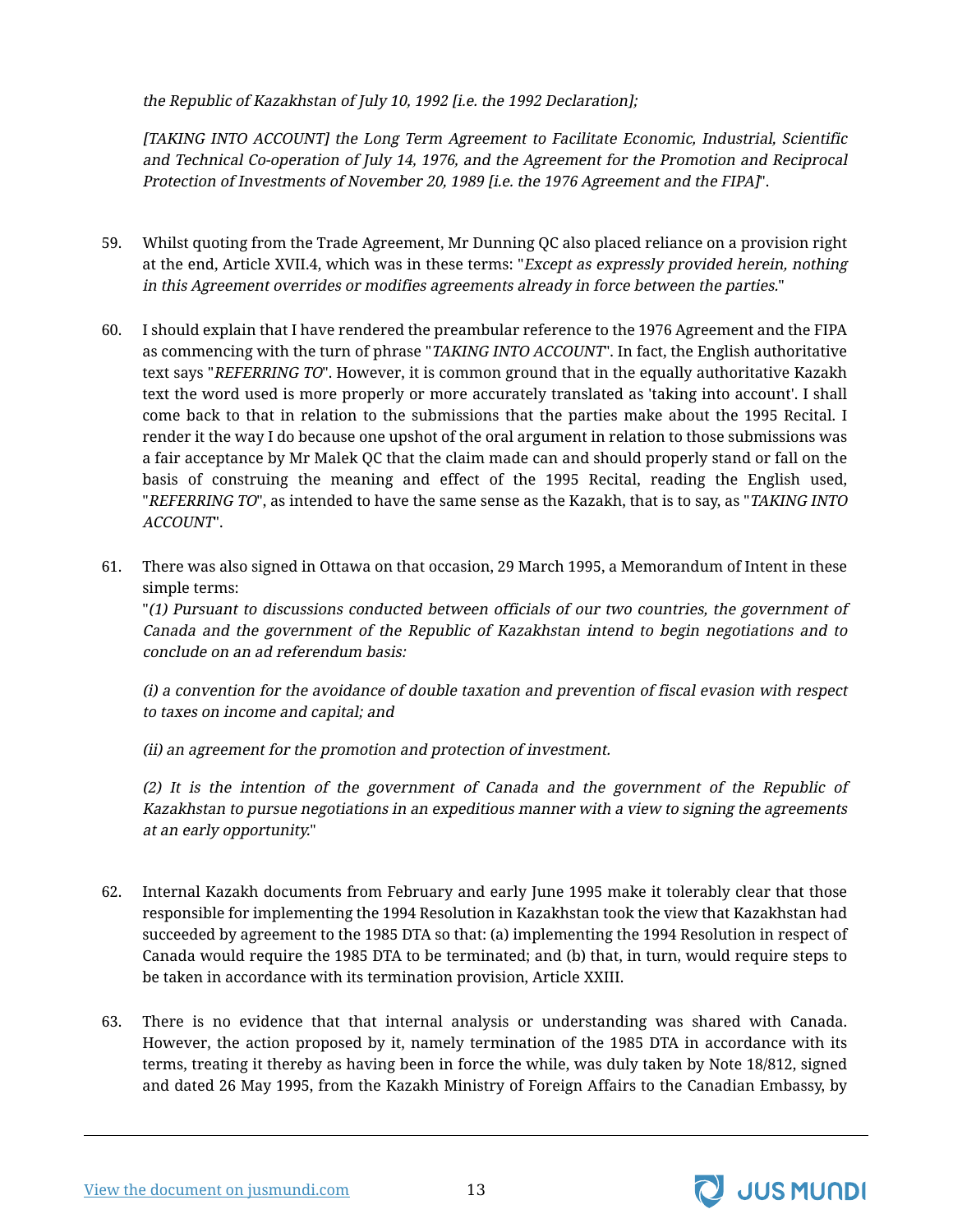which Kazakhstan gave notice of termination, expressed to be pursuant to Article XXIII of the 1985 DTA, to the effect that the 1985 DTA would "cease to be effective on 1 January 1996".

- 64. That DTA termination note went on to express the hope "that the Canadian side will accept this decision only as <sup>a</sup> desire of Kazakhstan which became <sup>a</sup> sovereign state to fulfil financial and tax obligations which have been entered into in view of new political and economic conditions on behalf of the government of Kazakhstan. The Ministry hopes for <sup>a</sup> swift commencement of negotiations to prepare <sup>a</sup> new taxation agreement between the government and the Republic of Kazakhstan and the government of Canada as well as for further fruitful co-operation in <sup>a</sup> spirit of friendship and mutual understanding."
- 65. In due course a replacement DTA was indeed concluded between Canada and Kazakhstan, in September 1996, which when it entered into force in March 1998 had retrospective effect from 1 January 1996 in that its provisions were stated to have effect, in respect of tax withheld at source, for amounts paid or credited on or after that date, and in respect of other taxes, for taxable periods beginning on or after that date.
- 66. Completing the main factual narrative, Kazakhstan ratified the Trade Agreement on 12 July 1996 by Law No 23-1, and notified Canada of that ratification on 22 July 1996.
- 67. Those being the main facts, I turn now to consider and judge the rival contentions as to the meaning and effect of the 1992 Declaration, the 1994 Exchange and the 1995 Recital.

#### <span id="page-15-0"></span>The 1992 Declaration

- 68. As relevant context, Mr Dunning QC emphasised that Kazakhstan had committed formally and publicly to honour the treaty commitments of the USSR applicable to its territory by acceding to the CIS Agreement under the CIS Protocol, by the Alma-Ata Declaration, and by the Moscow Memorandum, albeit the last of these was perhaps less by way of expressed commitment and more by way of an agreement between the CIS member states as to means of achieving succession to former USSR treaties.
- 69. In March 1992, that commitment had been reiterated generally by the CIS Council Decision and, as regards DTAs specifically, by the CIS Tax Policy Agreement. Also in March 1992, Canada had received direct assurance from Mr Kasimov that Kazakhstan was intent upon honouring international commitments inherited from the USSR.
- 70. Furthermore, the FIPA was a very recent, outward-looking, bilateral treaty serving to encourage inward investment from an important Western economy. Whether or not this would be true for every single treaty entered into by the USSR to which Kazakhstan would have been capable of succeeding, no reason is apparent to me why Kazakhstan would not wish the FIPA to continue, even if for the longer term there might also be a wish to negotiate a fresh treaty to take over from it. Likewise as regards the 1985 DTA, albeit that was not quite so brand new.
- 71. No formality was required for there to be a binding succession agreement, so long as there was a

[View the document on jusmundi.com](https://jusmundi.com/en/document/decision/en-gold-pool-jv-limited-v-republic-of-kazakhstan-judgment-of-the-high-court-of-justice-of-england-and-wales-2021-ewhc-3422-wednesday-15th-december-2021) 14

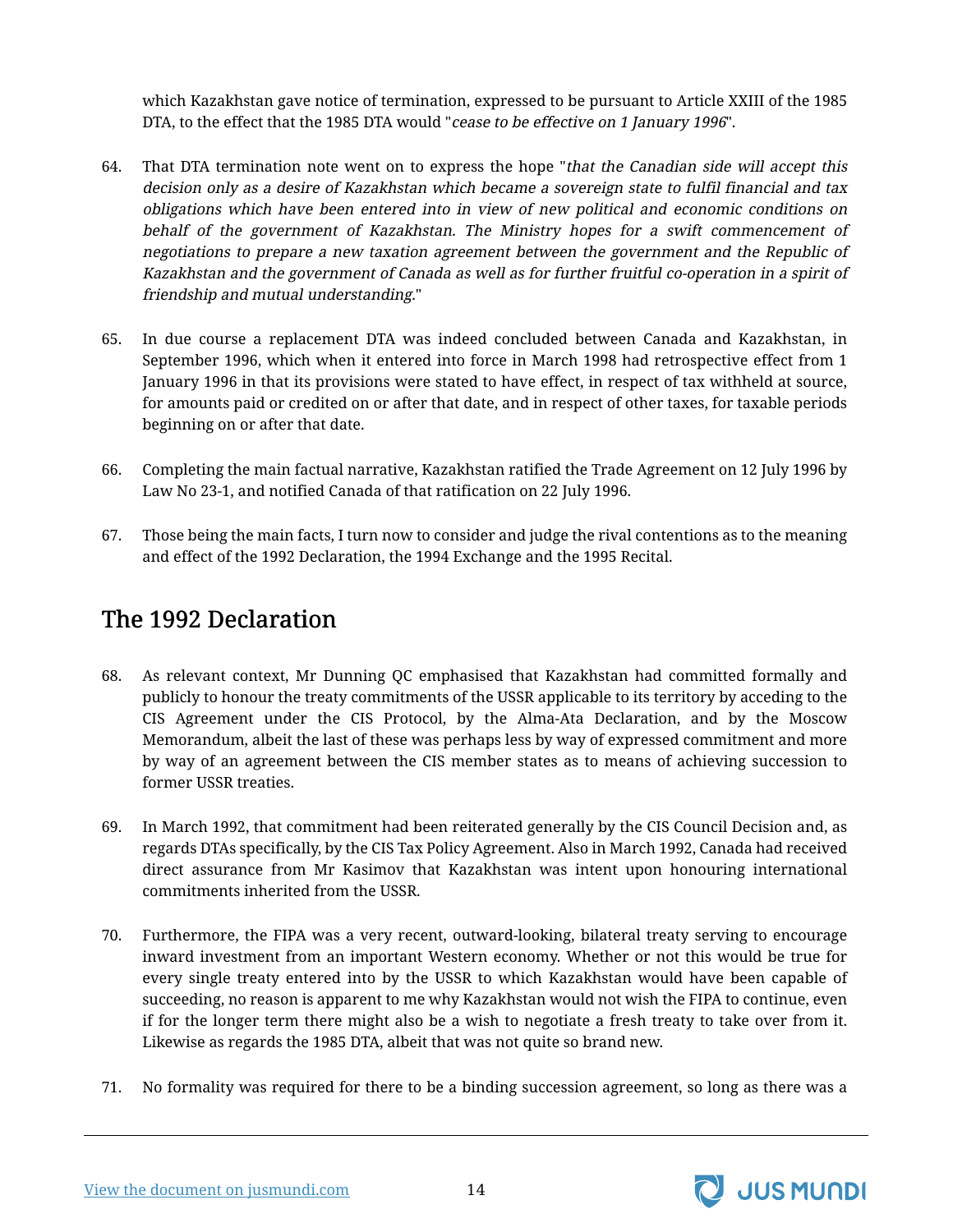meeting of minds between Kazakhstan and Canada on the point.

- 72. For his part, Mr Malek QC emphasised that although indeed no formality was required, nonetheless succeeding to the FIPA would be a serious legal commitment for Kazakhstan, granting to private parties, in the rather bespoke way that bilateral investor protection treaties do, both substantive rights and a binding procedural process whereby to seek to enforce them on neutral ground, viz. in international arbitration. Mr Malek took the submission too far, with respect, when he suggested that only words that were in themselves words of legal obligation, or that were contained in an instrument that was more generally intended to create legal obligations, would do. After all, it is recognised, and Kazakhstan accepted, that an implied succession agreement might be created simply by conduct.
- 73. The underlying point has force nonetheless, namely that succession to a treaty like the FIPA or the 1985 DTA was a significant commitment. Though there is no requirement of form, the more informal the means by which it is claimed that succession was implied and agreed, the more room there may be to question whether that is clearly enough the import of what was said or done. Where, as in this case, what is relied on is bilateral communication using written words, the words as used in their context must not be reasonably and sensibly capable of having conveyed inter partes a meaning other than that the parties were agreed on succession, as otherwise they are properly to be regarded as ambiguous, and ambiguous exchanges do not amount an agreement.
- 74. Mr Malek QC advanced a further submission arising out of the particular nature and consequences of the FIPA. Since such a treaty will be concluded for the benefit of investors of the contracting States, whereby indirectly to further their own public interest by the encouragement of inwards investments and thus the building up of commercial links, it is not to be expected that States would keep such a treaty secret. As with the previous submission there is some force in the point, but it must not be taken too far. For example, it is irrelevant that in public-facing website listings maintained by Canada that did not exist in 1992 to 1995, the FIPA is listed as being in force between Canada and Russia but not as between Canada and Kazakhstan. There could be any number of reasons for that, but it could not be said, for example, that when concluding the 1992 Declaration the parties jointly contemplated the future existence of internet listings of treaties on which the FIPA would not be treated as in force between them.
- 75. That responsive thought generalises. Unless it can be said that when concluding the 1992 Declaration, or (below) when communicating through the 1994 Exchange or when including the 1995 Recital in the Trade Agreement, the parties reasonably must have intended or understood that what they were doing would be kept secret, the need in concept for investors to be aware of the protection available to them adds nothing in my judgment to any debate over the meaning and effect of what the parties, i.e. Canada and Kazakhstan, actually said by the 1992 Declaration, respectively the 1994 Exchange or the 1995 Recital.
- 76. Finally, by way of general submission, Mr Malek QC of course emphasised that if the parties meant to articulate an agreement that Kazakhstan was succeeding or had succeeded to the FIPA, it would have been easy for them to say so in terms. But it would be an empty doctrine that there can be an implied succession agreement, as in commercial law there would be almost nothing in any doctrine of implied terms or indeed in the process of construing express terms, if that was a sufficient answer. It is of the essence of such a doctrine that it recognises as a reality that parties will say

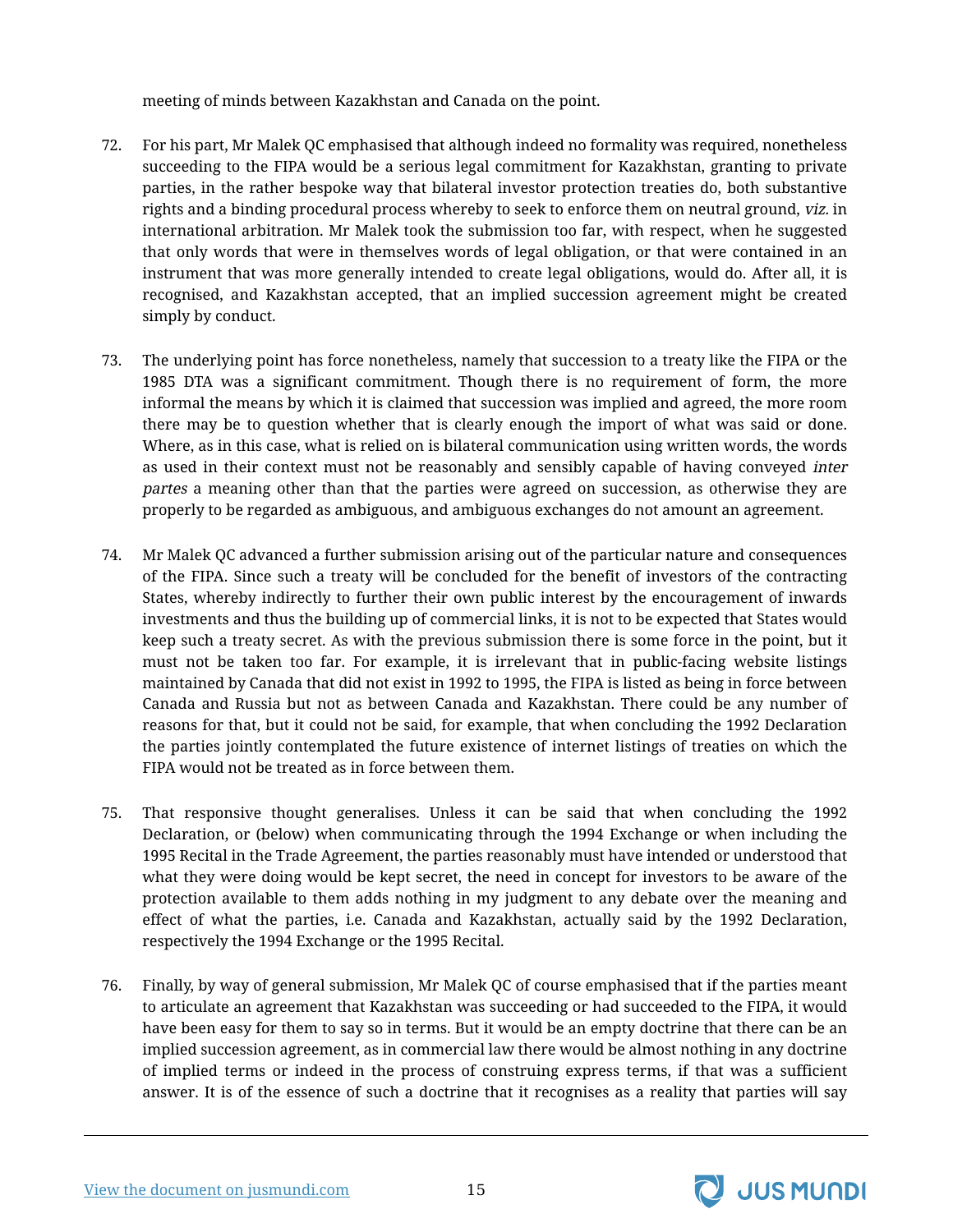things together that realistically make sense only if something is agreed between them that they do not think to spell out in terms precisely because they both regard it as a given between them such that it does not need spelling out. In substance this is, in my judgment, but an aspect of the need for unambiguity.

- 77. The 1992 Declaration was not a treaty, but it was a public joint declaration of intent in writing by appropriate ministers of the respective governments. It was, as it seems to me, an apt vehicle through which a consensus between Canada and Kazakhstan that the latter was to be treated as having succeeded to the FIPA, and for that matter the 1985 DTA, might find itself being articulated if it was not being made the subject of a fully-fledged and formal treaty.
- 78. As regards the principal provisions of significance, it seems to me that the clear tenor of paragraph 1 is that the parties are resolved to negotiate a replacement for the 1976 Agreement, recognising that it needs to be or appropriately should be updated, not that some such agreement should be put in place because there is nothing in place for the time being.
- 79. In my judgment, in the context of the 1992 Declaration and its various statements as to the joint interests to be promoted by the parties acting in accordance with it in the future, the tenor of paragraph 3 is similar, save that (in this document at this time at any rate) there is not a record of the parties intending in the short term to negotiate replacement treaties. That is to say, as it seems to me, the way in which the parties expressed themselves in paragraph 3 takes it as a given not requiring to be spelt out that for the time being the FIPA and the 1985 DTA applied between Canada and Kazakhstan, as a successor state to the USSR.
- 80. As a matter of specific linguistic points, I respectfully agree with Mr Dunning QC's submission that that is the only sensible reading of the parties' choice of language, to resolve as they did to facilitate efforts to expand from (I there paraphrase) what they have, namely the FIPA and the 1985 DTA, all "in accordance with" those agreements. The commitment was to foster sustained efforts to move beyond what was already there, already extant, and ongoing, namely "co-operation in accordance with [the FIPA] and [the 1985 DTA]".
- 81. In my judgment, fully recognising that the 1992 Declaration is a joint declaration of the governments – what is sometimes referred to as a political declaration to distinguish it from a formal treaty – and that the parties could have chosen to memorialise the succession to the FIPA and the 1985 DTA more explicitly and formally by way of short treaty or Exchange of Notes, thus bearing that and the other general submissions of Mr Malek QC well in mind, but also balancing those with the powerful submissions of Mr Dunning QC as to the background and context that I have already summarised, in my judgment by paragraph 3 of 1992 Declaration, Canada and Kazakhstan impliedly confirmed, as Gold Pool has claimed, that the FIPA then applied as between them. That was and is an implied succession agreement, and that is sufficient for this s.67 claim to succeed, since it is not suggested that the FIPA, if impliedly rendered applicable as between Canada and Kazakhstan by the 1992 Declaration, was disapplied at any material time thereafter, which, it is common ground, would have required an effectual treaty termination.

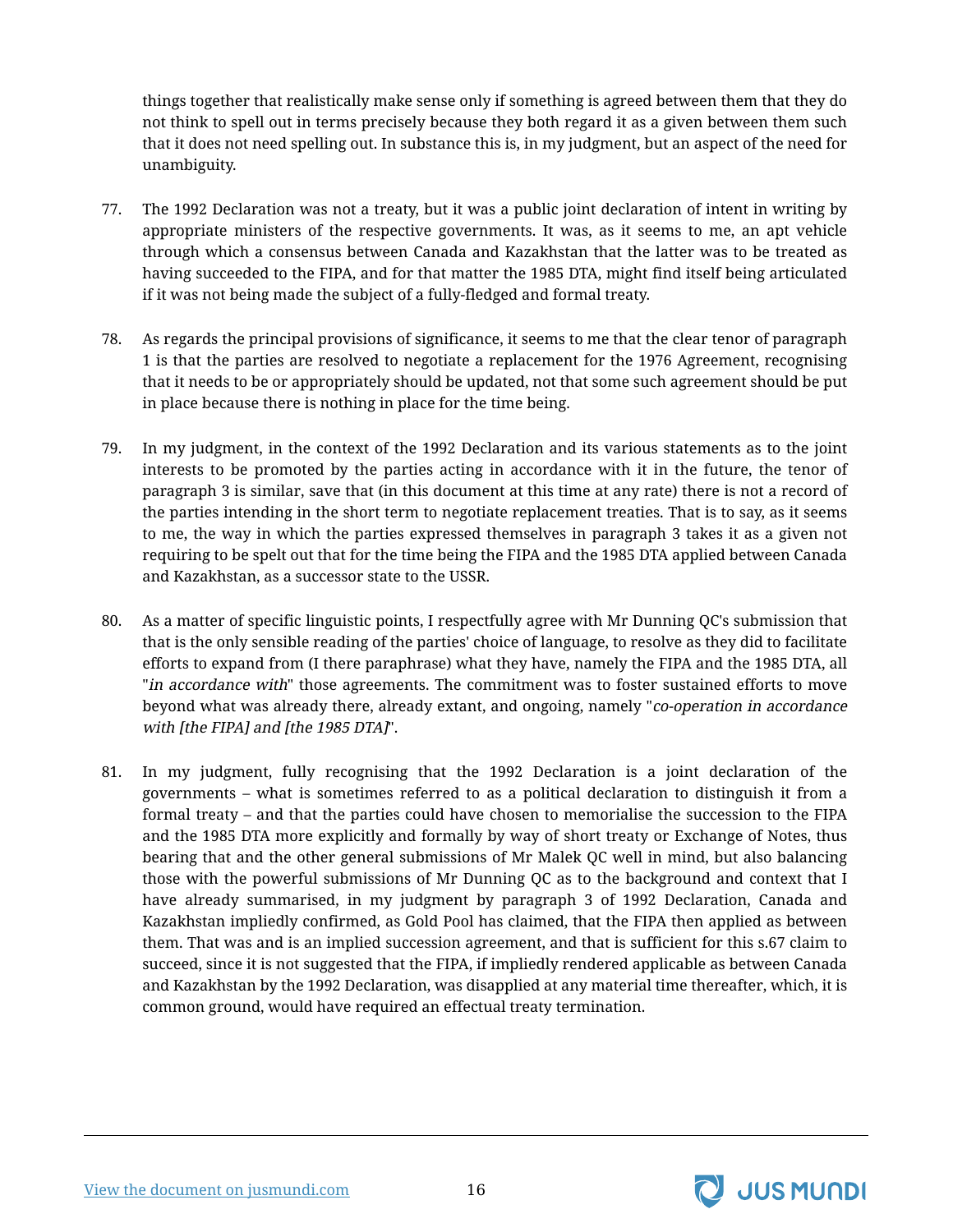## <span id="page-18-0"></span>The 1994 Exchange

- 82. The parties' respective general submissions as to context and approach when assessing the meaning and effect of Canada and Kazakhstan's communications inter partes were repeated, and my assessment of them does not alter.
- 83. By April 1994, there was, additionally as context, the fact that Kazakhstan's transitional constitution had provided for the applicability of international treaty obligations of the USSR in Kazakhstan where not inconsistent with Kazakh law. Mr Malek QC is correct, I apprehend, to submit that this is inconsistent with any notion that Kazakhstan accepted a doctrine of automatic succession to Soviet treaties by virtue of being a successor state, since upon succession it would owe its treaty counterparties a legal obligation on the public international law plane not to legislate inconsistently. That, it seems to me, rather misses the point for present purposes, though, which is that since there is no suggestion there was anything in Kazakh law inconsistent with the FIPA, the transitional constitution enacted the FIPA into Kazakh law rendering it entirely plausible that Kazakhstan might so communicate with Canada so as to convey consensus *inter partes* that Kazakhstan had succeeded.
- 84. More specifically than that general legal and political context, as between Canada and Kazakhstan the context was of course: the comments of Ms Sattarova in December 1992 that I have concluded already are capable of more than one understanding or interpretation; the draft for the Trade Agreement, referring as I have found to the FIPA and the 1985 DTA, and the draft or drafts as it or they then stood for the Mutual Relations Declaration, containing a provision that would have articulated explicitly that there had been succession; and finally, the comment of Mr Gizzatov in early April 1994 that most directly triggered the request for clarification of Kazakhstan's position.
- 85. In my judgment the exchange, and in particular the Kazakh response completing the exchange, could not be clearer. Kazakhstan was asked officially by way of diplomatic note to clarify its stance or position vis-à-vis Canada, given the apparent opinion of Mr Gizzatov that former Soviet treaties, to which Kazakhstan would be capable in principle of succeeding, were inapplicable or null and void. Kazakhstan's response was to confirm explicitly and in terms that its position on that matter was as stated in the provision it had provided at that stage to be a paragraph of the Mutual Relations Declaration under negotiation; and that was that treaties signed between Canada and the USSR remained in force until different provision was made between Canada and Kazakhstan.
- 86. Given my conclusion on the 1992 Declaration, in my judgment that was in fact no more than an accurate reconfirmation of the extant position. Had I concluded that the 1992 Declaration was ambiguous, as submitted by Mr Malek QC, so as not to have involved an implied succession agreement, his secrecy point, if I can call it that, would have been a serious one at least to consider in this context, which it was not in relation to the very public 1992 Declaration. But even if the 1994 Exchange itself was within the privacy, as between Canadian and Kazakh representatives, of their discussions in the context of draft instruments eventually to be concluded just under a year later and a particular meeting with Mr Gizzatov, there is no basis for supposing that at the time of the exchange its effect was intended, let alone mutually agreed, to be kept secret, viz. that upon the official request by Canada for confirmation of the position, Kazakhstan had given explicit and unambiguous confirmation that involved the proposition that the FIPA, and for that matter the 1985

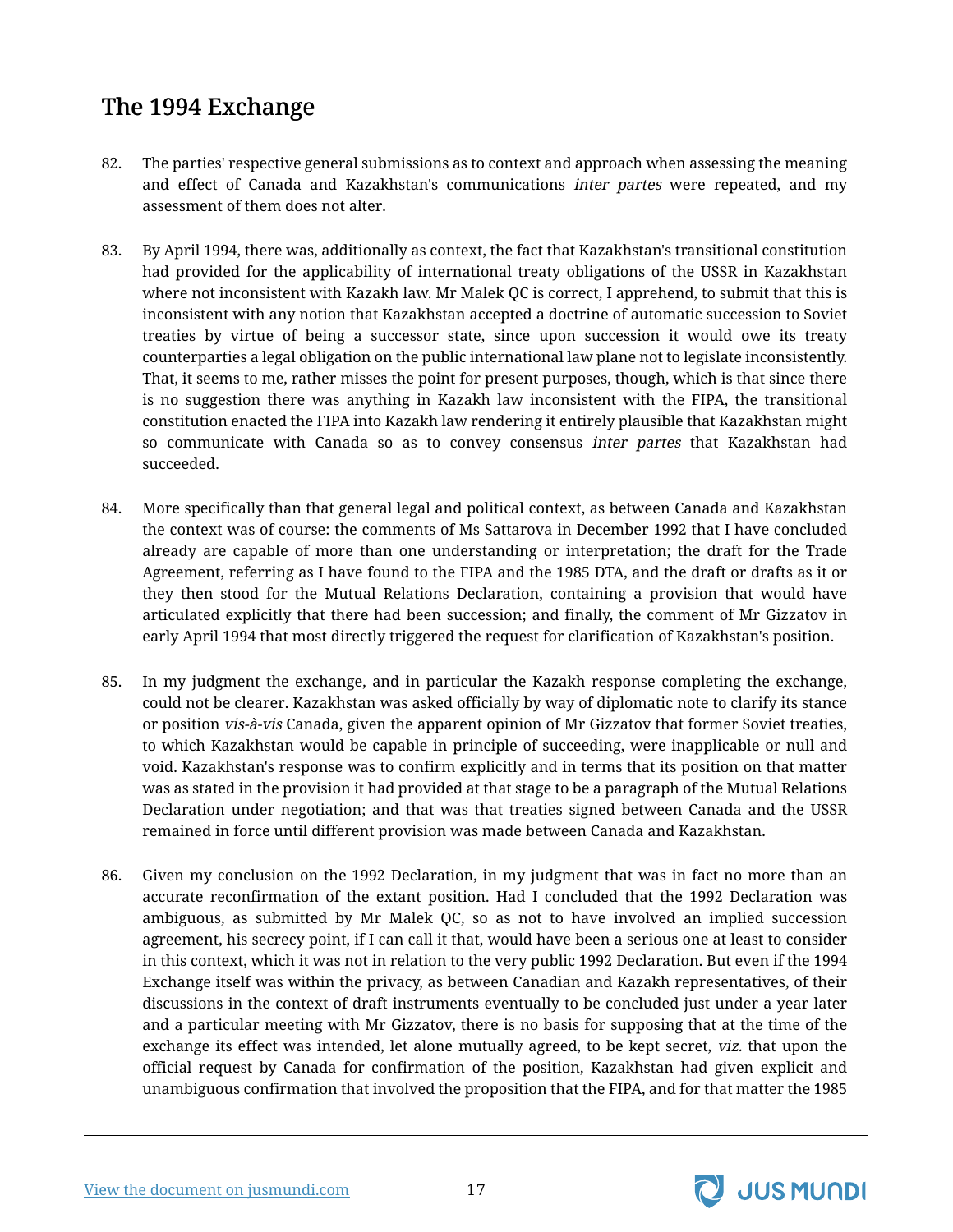DTA, was in force and applicable between them.

87. The proper characterisation of such a confirmation given in response to such a request is, in my view, that it is a clear consensus, and thus, had this not previously been the case, an agreement by implication upon the succession of Kazakhstan to the FIPA. Once again, bearing fully in mind that that parties have, as it happens, chosen this level of informal formality (if that can be a phrase), by way of exchange of diplomatic notes, and did not more formally formalise it by way of a short succession treaty or Exchange of Notes.

### <span id="page-19-0"></span>The 1995 Recital

- 88. Firstly, there is nothing in a point taken by Mr Malek QC that the 1992 Declaration on the one hand and the 1976 Agreement and the FIPA on the other hand appeared in separate recitals. In his skeleton argument, the point Mr Malek took was a linguistic one based upon the difference or apparent difference in the text between 'taking into consideration' for the 1992 Declaration and merely, as he put it, 'referring to' for the 1976 Agreement and the FIPA. As I indicated when introducing the recitals, on exploring the oral argument and the point about the Kazakh text, Mr Malek QC fairly did not press the linguistic point. He rested instead, in that regard, upon a submission in the alternative that it should be seen as significant that the 1976 Agreement and the FIPA were recited separately from the 1992 Declaration.
- 89. In my judgment, putting it negatively, there is nothing in that point; that is to say, whether or not Mr Dunning QC is correct, which he may be, that there was just seen to be a natural distinction between the 1992 Declaration, not itself a treaty, and the 1976 Agreement and the FIPA, which were treaties, the similarity in truth of the introductory language and therefore the terms in which the three documents are recited means there cannot be said to be any significance in the fact that the 1976 Agreement and the FIPA appear in one recital and the 1992 Declaration in the other.
- 90. If anything, put more affirmatively, the very point that Mr Malek QC made in writing is a point against Kazakhstan. The point he made linguistically was that the 1992 Declaration was naturally recited as being 'taken into consideration, being an extant bilateral agreement current between the parties, the FIPA being merely 'referred to' suggested that it did not have that same status as an extant or current document between the parties. When the language is assimilated, as fairly it needs to be, that the FIPA, and likewise the 1976 Agreement, is in fact being 'taken into account', as the 1992 Declaration is being 'taken into consideration', one sees immediately the force of the observation that the linguistics, if anything, are against Kazakhstan.
- 91. Secondly, but conversely, there is nothing in the reliance by Mr Dunning QC upon Article XVII.4 of the Trade Agreement. Ultimately it begs the question to rely upon a provision preserving agreements that are presently in force to say that that indicates that the FIPA referred to in the recital is being treated as an agreement presently in force if, contrary to Mr Dunning's argument, that would not be the tenor or sense or implication of the recital on its own terms. It was not the case that the Trade Agreement itself was the only new Canada-Kazakhstan treaty, that is to say a treaty entered into since the dissolution of the USSR, leaving aside any question of implied successions. In my judgment, contrary to a particular submission advanced by Mr Dunning, Article



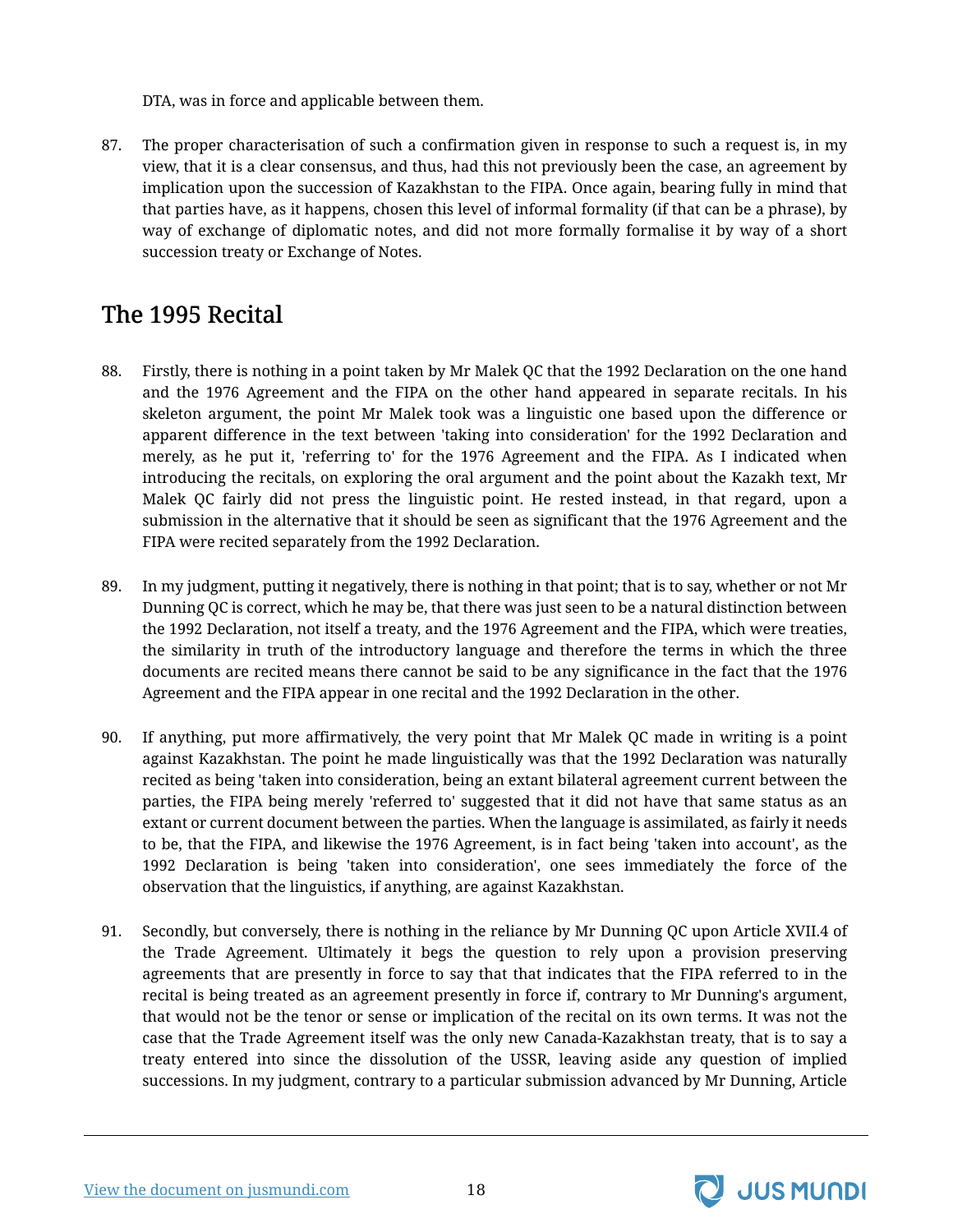XVII.4 cannot really be read as limited to bilateral treaties, and there had by the time of the trade agreement been accession or succession to, or entry into by Kazakhstan of, multilateral treaties done formally.

- 92. In any event, as it seems to me, Article XVII.4 is in the nature of a catch-all or savings clause into which it reads somewhat too much to assume that the parties must have been in agreement that there was a treaty or there were treaties then extant that they were making sure they saved rather than that they were including the treaty saving provision out of an abundance of caution.
- 93. Thirdly, the omission of the 1985 DTA from the 1995 Recital is somewhat enigmatic. I agree with Mr Dunning QC that it is not readily explicable, as Mr Malek QC sought to suggest, by the fact that the 1985 DTA is a taxation treaty. The Trade Agreement is not a tax treaty as such, but it does include provisions concerning taxation; and more generally, in the context of trade links and the related priority of attracting inwards investment, investor protection and the avoidance of double taxation are well recognised as going hand in hand, and had been treated between the parties previously as going somewhat hand in hand.
- 94. Further, the Memorandum of Intent executed along with the Trade Agreement treated the FIPA and the 1985 DTA identically in the sense that it memorialised Canada and Kazakhstan's joint intention expeditiously to conclude an investment protection treaty and a double taxation agreement without saying anything as to whether there was in either respect any arrangement then current.
- 95. On balance, I agree with Mr Dunning QC that the best explanation is probably that the 1985 DTA was shortly to be terminated, whereas there was no plan to terminate the FIPA. I have no evidence for a finding that that had been communicated expressly to Canada, even if I am right to think that probably it was the thinking on the Kazakh side, although it would have been a reasonable inference for Canada to draw, if not given it expressly as explanation, since Kazakhstan had notified Canada at the end of 1994 of the legislation compelling, it said, a termination of the 1985 DTA, and had linked its consequent intention to terminate that treaty with its desire, now publicly minuted by the Memorandum of Intent, to negotiate a replacement.
- 96. Overall, to my mind the better reading of the 1995 Recital is that the 1976 Agreement and the FIPA were being treated as applicable between the signatories just as much as was the 1992 Declaration. Although one commentator, as I shall mention, has suggested that it does not support as strong an inference of accepted succession as does an explicit determination of a prior treaty, treating it as in force and requiring to be terminated, in my judgment the inference is strong enough. More properly, that is to say, since it is not in truth a matter of inferential fact-finding rather than interpretation, although less immediately obviously so than with an explicit termination or an express confirmation like the 1994 Exchange, upon serious consideration the 1995 Recital is also reasonably capable of having conveyed *inter partes* only one message, namely that the 1976 Agreement and the FIPA were agreed to be in force and effective between them.

## <span id="page-20-0"></span>Supposed Contraindications

97. Kazakhstan relied upon a wide range of subsequent materials, more or less clearly, it was



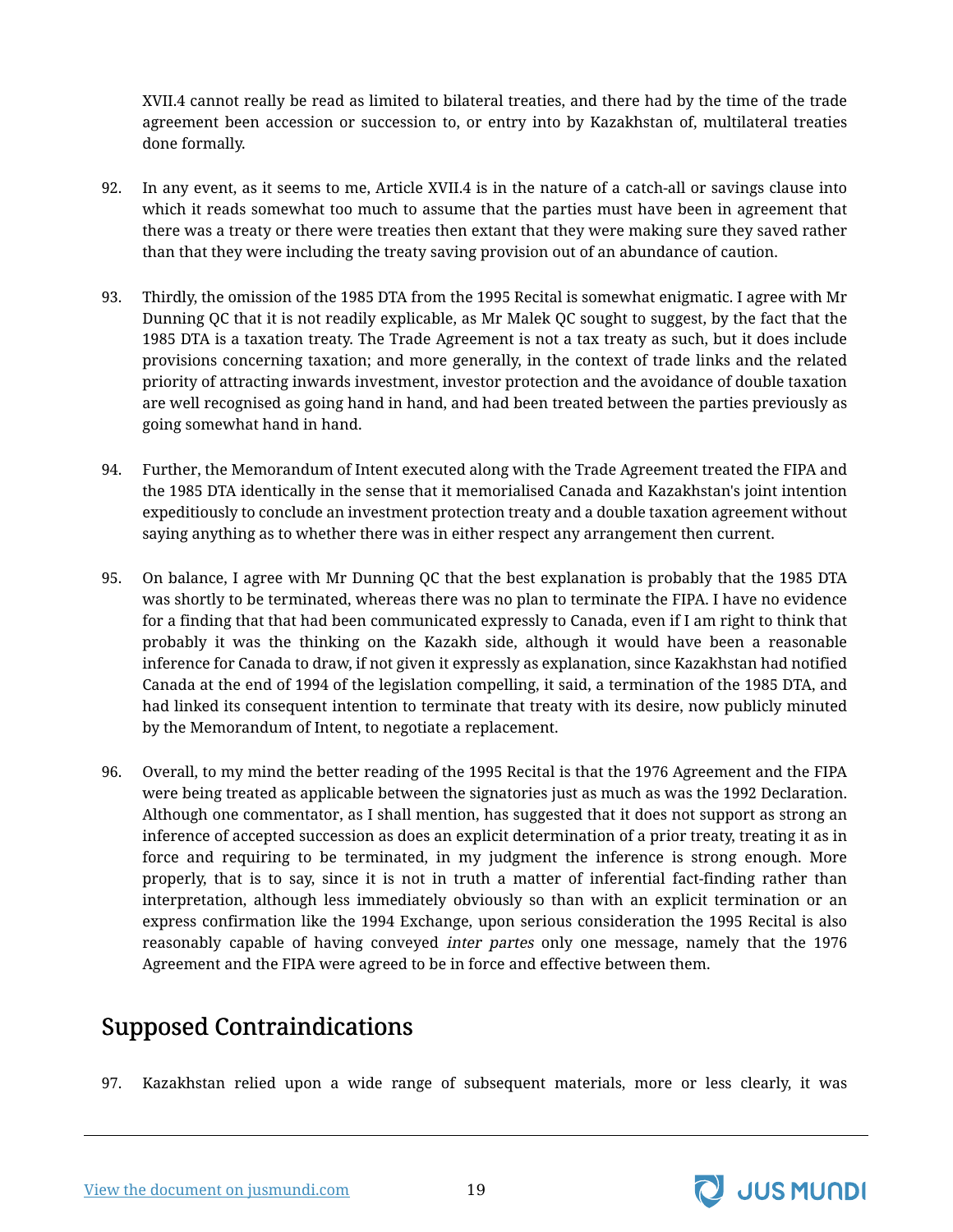submitted, indicating a view held by some individual or institution to the effect that there had not been or may not have been a succession by implication in the manner that I have been considering.

- 98. In short, as regards all of them, it is a sufficient answer to say that they indeed come after the fact and are not part or parcel of any articulated consensus created by the 1992 Declaration, the 1994 Exchange or the 1995 Recital respectively.
- 99. I will not lengthen this already long *ex tempore* judgment by taking each of them specifically in turn. I will, however, mention a few that were most clearly pressed.
- 100. In 1997, as commercial relations were deteriorating towards what became the commercial dispute that many years later resulted in the investor protection claim, representatives of Gold Pool sought support or assistance from Canadian officials, in particular Ambassador Mann, who in various ways expressed, as one might expect, official support so far as it could be given for Gold Pool in its asserted difficulties. But it seems that he did not point Gold Pool in the direction of the FIPA as a possible means of recourse should the commercial venture fail in circumstances where it might be that a claim could be presented under such a treaty.
- 101. Without meaning any disrespect to Ambassador Mann or diminishing the submission made as to his involvement, expertise and experience and therefore the position he may have been in to take an informed view on such matters, it seems to me an exercise in speculation to infer from that even that he himself had a particular opinion that Kazakhstan had not, by the materials I have considered, impliedly agreed to succeed to the FIPA. It is stretching it yet further to propose, even if one could conclude that his individual opinion was that there had not been succession, that that was in some sense the state opinion of Canada, not least in circumstances where at about that time, in June 1997, a formal departmental review of Canada's treaty relations in this field concluded and stated that the FIPA was in force with Kazakhstan, which review indeed was at some stage, possibly in August 1997, provided to Kazakhstan.
- 102. A little later, namely on 6 March 1998, in response to an inquiry from Mr A T Griffis, chairman of Gold Pool's parent company, Kazakhstan Goldfields Corporation, the Hon. Sergio Marchi, then Canadian Minister for International Trade, stated: "In your letter you asked about the application of the [FIPA]. This agreement has no application in Kazakhstan. We are currently negotiating <sup>a</sup> foreign investment agreement to complement the

bilateral trade agreement and double taxation agreement which we have already signed. Unfortunately the terms of this agreement would not however apply retroactively."

- 103. Save that I imagine Mr Marchi's observation is correct that the proposed new investment protection agreement was not envisaged, if concluded, to apply retroactively, there is little for me to say in response to that letter other than that, on my analysis of the 1992 Declaration and the 1994 Exchange and the 1995 Recital, and with respect, Mr Marchi was wrong to hold the view that the FIPA then had no application in Kazakhstan.
- 104. There is some, albeit weak, indication in the factual materials, to the extent that submissions made to the arbitrators who have been considering this matter by Canada have, or can be taken to have, included factual evidence and not merely argument, that it is not now possible to identify any

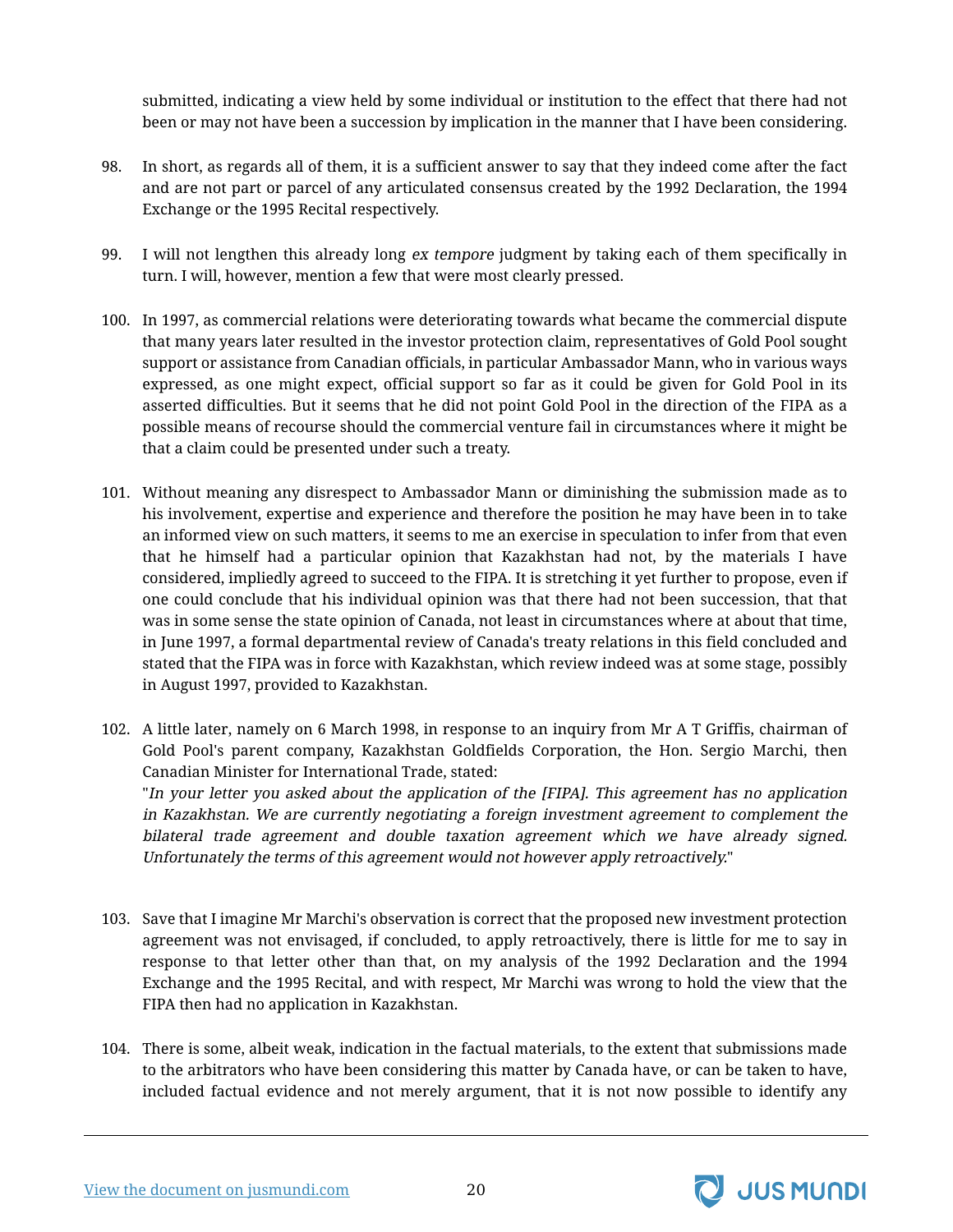substantial consideration of the underlying materials by Mr Marchi, or basis upon which he had formed and expressed that view. But even if the record showed that he, for his own part, or with legal advisers, had engaged in a substantial review of the materials, his letter amounts to no more than the expression of a view, nearly three years after the last of the material instances, as have I held them to be, of implied succession agreement, that there had been no succession. It seems to me that view, then expressed by Mr Marchi, takes Kazakhstan nowhere.

- 105. In 2012, so very much later again, an opinion provided by the then legal adviser to the Canadian department of foreign affairs and international trade, Mr A H Kessel, was included in the Canadian Yearbook of International Law of 2012, in which he discussed Canada's practice and understanding as regards what constituted or did not constitute a succession of new and continuing states to existing treaties. His is the commentary to which I referred earlier suggesting that the 1995 Recital, or recitals like it, offered a less strong inference as to succession than an act such as terminating in accordance with its terms a treaty that would only have been in force had there been a succession.
- 106. It seems to me that Mr Kessel's article is a somewhat nuanced piece. Certainly it does not articulate in clear and unequivocal terms a view that the FIPA, or for that matter the 1985 DTA, had not been succeeded to by Kazakhstan by any of the bilateral materials to which I have referred and which I have concluded did involve an implied succession agreement. If anything his view appears to have been, certainly as regards the 1985 DTA, that it was treated by both parties as having been succeeded to by Kazakhstan and applicable, and it is difficult to identify any reason why that might have been the case if it were not that it was jointly referred to, with the FIPA, in the 1992 Declaration.
- 107. Even if Mr Kessel's opinion had expressed more unequivocally a view that would now be favourable to Kazakhstan, it would be only that. It would be a view of no doubt a very distinguished and experienced gentleman in a position to hold a view, but a view on the very question that it is for this court to decide by reference to the primary materials and not by reference to the opinions of others more than 15, and up to 20, years later as to what they meant or conveyed.
- 108. Finally, having indicated that I do not propose to go through each and every one of these supposed contraindications arising after the fact, reliance was placed on quite a range of material, albeit most of it internal only to either Canada or Kazakhstan, in the context of the protracted negotiations that even now are yet to reach fruition, for a new bilateral investor protection treaty. It was said to indicate more or less strongly at any given time a view held by either one party or an individual, or occasionally being communicated inter partes, that the treaty being negotiated would fill a void rather than be by way of update of and replacement for the FIPA. Overall, as it seems to me, that material does not paint anything like a clear or consistent picture in one direction or the other, not least because as Mr Dunning QC emphasises, in the course of the negotiations in 2012 and 2013 on the Kazakh side it was proposed to include an express termination provision confirming that with the entry into force of the new treaty the FIPA would cease to apply.
- 109. Were it material to a consideration of what the 1992 Declaration, the 1994 Exchange or the 1995 Recital meant or implied when executed to take account of this much later material, my conclusion would be that it did not sufficiently or unequivocally push the balance in one direction or the other to affect what would otherwise be the tenor, meaning and effect of those communicated consensuses. As I indicated at the outset of this section of my judgment, my primary conclusion is in fact that all of this material says nothing as to that original, and therefore continuing having



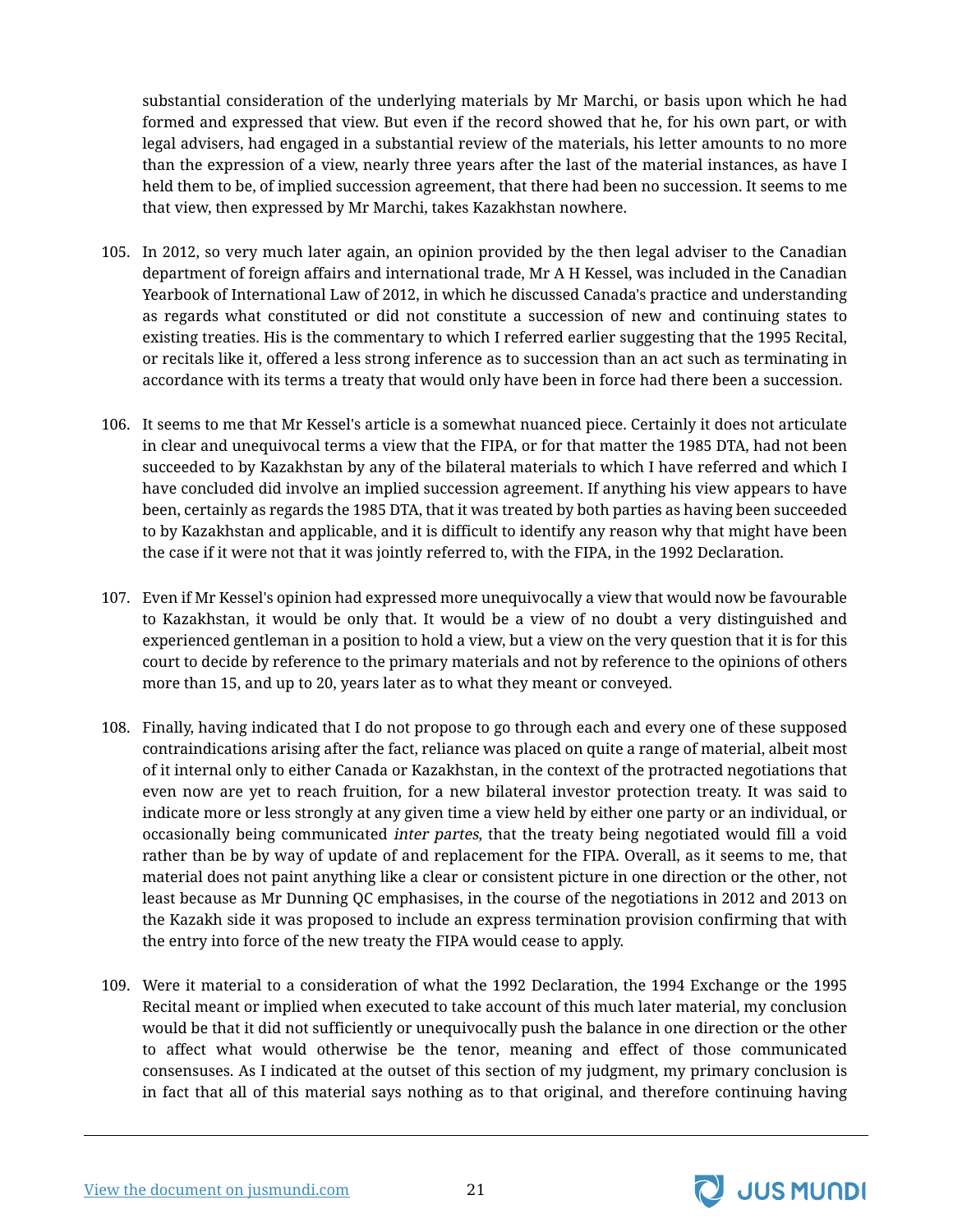never been changed, effect of those 1992, 1994 and 1995 events.

110. I therefore take up no time at all over a number of other after-the-fact pieces of evidence which for his part Mr Dunning QC pointed to as indicating opinions supportive of Gold Pool's position, held or indicated over the years, on both sides.

## <span id="page-23-0"></span>Conclusion

- 111. Since this is a rehearing *de novo* and not a review, and I have given immediate judgment having come to a clear conclusion upon the argument, I shall not take up time commenting at length on the reasoning of the arbitrators that led them to their conclusion that Kazakhstan did not succeed to the FIPA, let alone take up time commenting on the reasoning of the arbitrators in the World Wide Minerals matter that led them to conclude, as I have done, that Kazakhstan did. No disrespect to the arbitrators is intended by the principle, or my application of it here, that I must make up my own mind on the point and if my view differs from that of the arbitrators then by operation of the 1996 Act my view prevails.
- 112. However, and stating matters broadly and concisely so as to give an indication out of respect to the arbitrators of why I have differed from them:

(1) Generally, in my respectful view, the arbitrators were distracted by a substantial body of irrelevant material, in particular evidence of uncommunicated views internal to Canada or Kazakhstan, or evidence of subsequent events not capable of bearing upon the meaning and effect assessed objectively of the consensuses set out in writing inter partes in 1992 to 1995.

(2) As regards the 1992 Declaration, the arbitrators regarded it as ambiguous and fairly open to multiple meanings, although without identifying the other meanings they thought it reasonably capable of conveying, whereas I regard its material tenor as clear and unambiguous.

(3) As regards the 1994 Exchange, the arbitrators felt there was nothing more there than "preparatory statements confirming succession [a reference to the language of paragraph 9 of the Kazakh draft for the Mutual Relations Declaration] and <sup>a</sup> final declaration that omits such confirmation", whereas I see the then draft language together with Mr Gizzatov's potentially concerning observation as the trigger for the 1994 Exchange, which on its own terms was not a drafting exchange about whether to include paragraph 9 or something like it, but an official request for specific confirmation, which was given, that what as it happens then appeared in that draft paragraph was Kazakhstan's official position, bearing in mind Mr Gizzatov's apparently contradictory comment.

(4) As regards the 1995 Recital, the arbitrators accepted that it was "compatible with succession to the Treaty" and "indicative of succession", but felt it did not compel them to the view that there had been a succession, or was not conclusive as to whether there had been, whereas to my mind the relevant question is whether the 1995 Recital, like the immediately preceding recital referencing the 1992 Declaration, is an unambiguous recognition *inter partes* that the instruments recited are in force between them, and in my view, read in its context, it is.